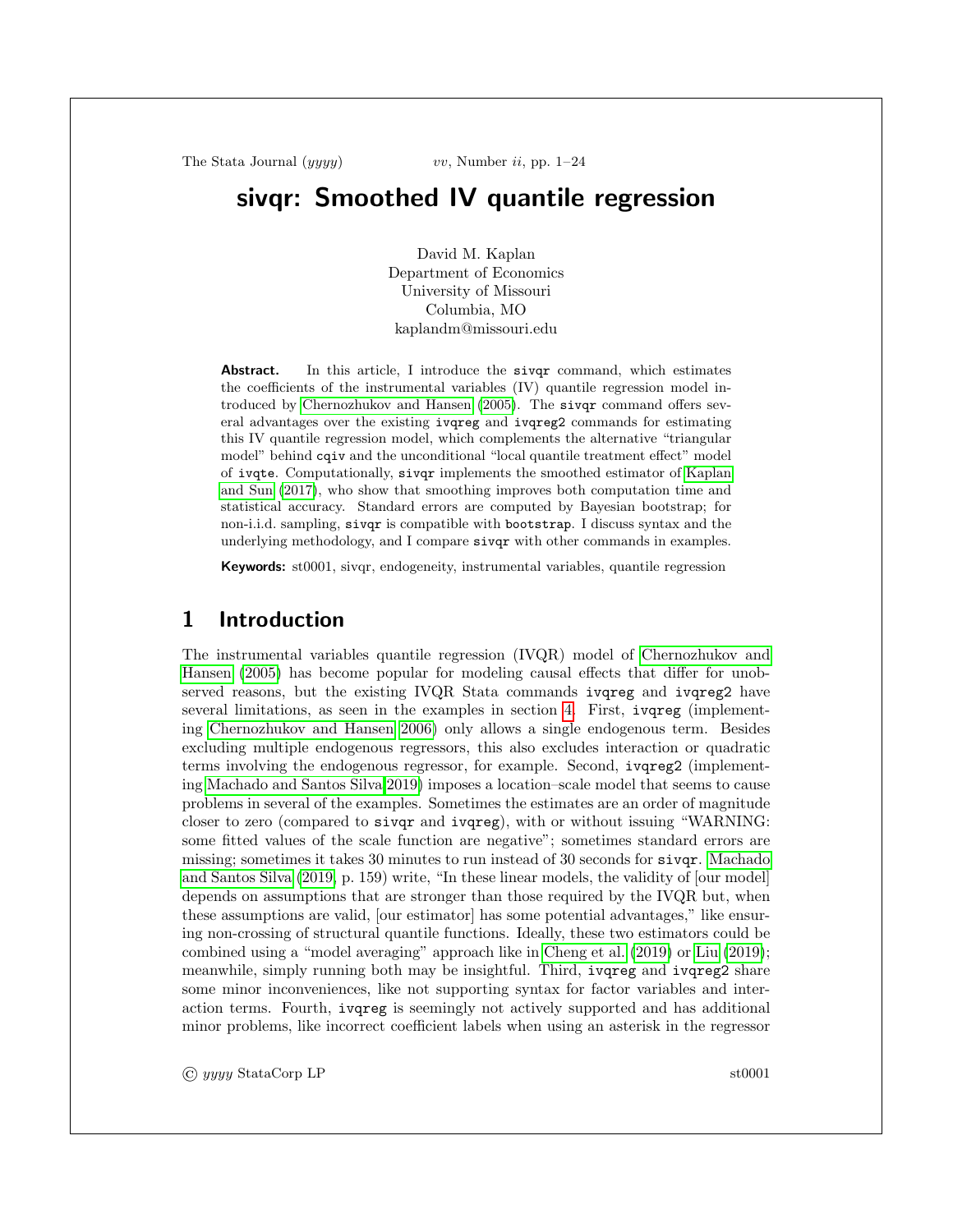$2<sup>2</sup>$ 

list (like xvar<sup>\*</sup>) and leaving the dataset with extra rows of missing values if the original number of observations is below 200.

In contrast to these limitations, sivqr can handle models with multiple endogenous terms and produce reasonable estimates in a reasonable amount of time. It implements the smoothed IVQR estimator of [Kaplan and Sun](#page-23-0) [\(2017\)](#page-23-0). Syntax is similar to the ivregress command (see [R] ivregress) but additionally specifying a quantile level. Likewise, syntax is similar to the **greg** command (see [R]  $\bf{qreg}$ ) but additionally specifying instruments for the endogenous regressors. With non-i.i.d. sampling, the bootstrap prefix can be used for standard errors; see [R] bootstrap and the example in section [4.2.](#page-8-0)

Other Stata commands that address endogeneity in "quantile regression" are based on different models. These alternative models have neither "stronger" nor "weaker" assumptions; they may be more plausible in certain settings and less plausible in others. The ivqte command (Frölich and Melly 2010) estimates the unconditional (default) or conditional (option aai) "local quantile treatment effect," analogous to the local average treatment effect model of [Imbens and Angrist](#page-22-3)  $(1994)$ ; see Frölich and Melly  $(2013)$ for details, as well as section  $10.5$  of Melly and Wüthrich  $(2017)$  for a comparison with the IVQR model and Wüthrich  $(2020)$  for certain robustness properties of the IVQR estimator (like sivqr). Compared to ivqte, the main advantage of sivqr is the ability to handle more than a single, binary endogenous regressor. The cqiv command [\(Chernozhukov et al. 2019\)](#page-21-1) uses a control function estimator based on a triangular model [\(Lee 2007\)](#page-23-5), also allowing for censoring [\(Chernozhukov et al. 2015\)](#page-21-2). Compared to cqiv, the main advantages of sivqr are handling multiple and/or non-continuous endogenous regressors, as well as allowing simultaneity and reverse causality. For further comparison of the IVQR and triangular models, see section 9.2.5 of [Chernozhukov et al.](#page-22-5) [\(2017\)](#page-22-5).

Unfortunately, it seems all these commands require "strong" instruments for valid standard errors. In the future, it would be valuable to have Stata implementations of IVQR inference methods robust to weak instruments, such as those of [Chernozhukov](#page-22-6) [and Hansen](#page-22-6) [\(2008\)](#page-22-6), [Chernozhukov et al.](#page-22-7) [\(2009\)](#page-22-7), [Chernozhukov et al.](#page-22-5) [\(2017,](#page-22-5) §9.3.3), and references therein. See also [Kaplan and Liu](#page-22-8) [\(2021\)](#page-22-8) for a "k-class" IVQR estimator that can reduce estimation bias from weak instruments, as well as simulation evidence about the usefulness of the conventional "first-stage"  $F$  statistic for assessing instrument strength in IVQR.

Section [2](#page-2-0) discusses the methodology at a relatively intuitive level. Section [3](#page-4-0) describes syntax and usage of sivqr. Section [4](#page-6-0) provides examples that can be replicated with the provided do-file. Section [5](#page-13-0) shows some of the theoretical foundations before concluding. Abbreviations are used for instrumental variables  $(IV)$ , quantile regression  $(QR)$ , IV quantile regression (IVQR), and two-stage least squares (2SLS).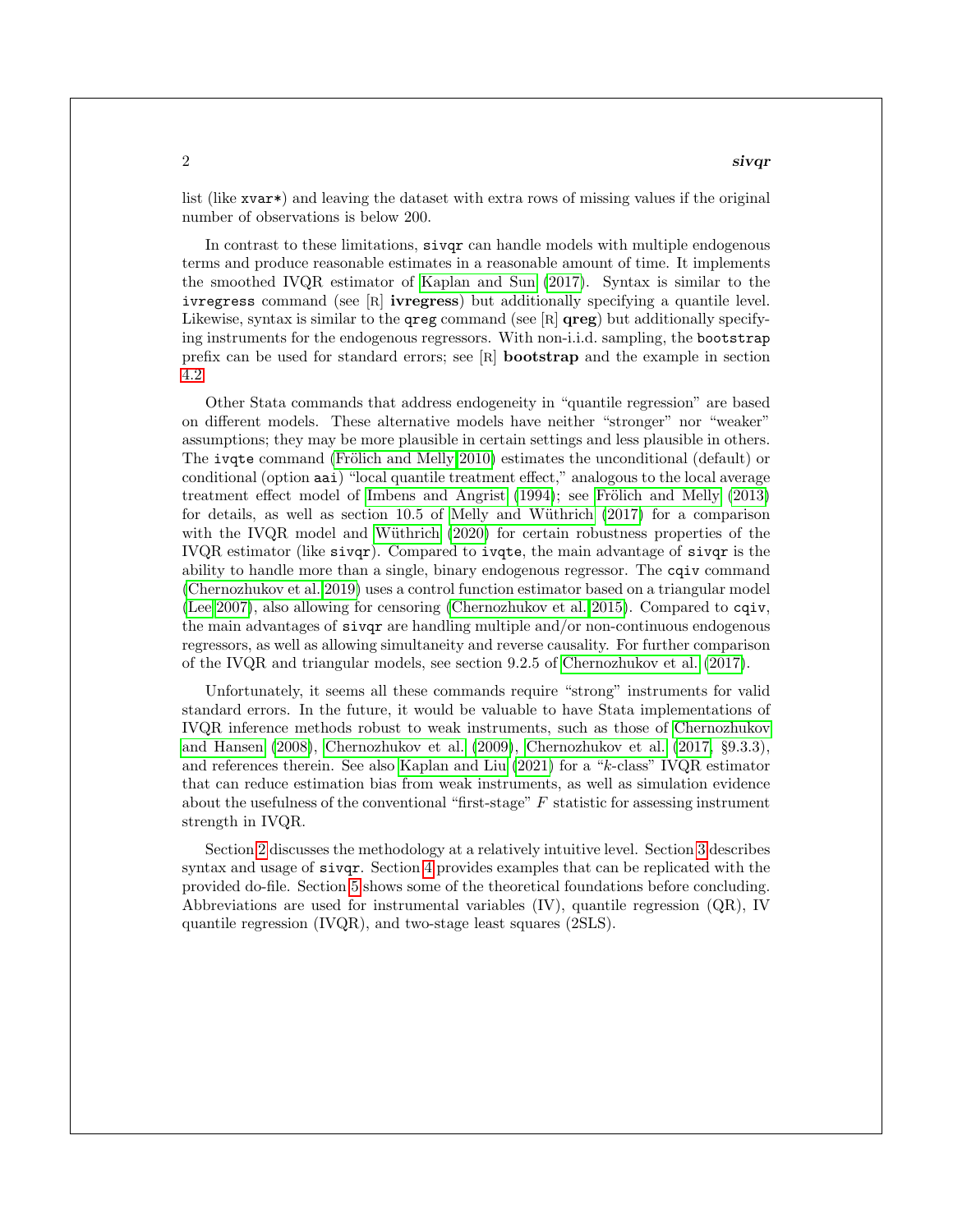## <span id="page-2-0"></span>2 A gentle introduction to methodology

This section discusses methodology at a relatively non-technical level (compared to section [5\)](#page-13-0).

## <span id="page-2-1"></span>2.1 Parameter interpretation

First, consider interpretation of the parameters being estimated. For simplicity, imagine a single regressor  $x$  and outcome variable  $y$ , both scalars. Scalars  $u$  and  $v$  represent unobserved variables.

Usually there is a structural model like  $y = \beta_0 + \beta_1 x + v$ . Here,  $\beta_0$  and  $\beta_1$  are unknown constants and v is everything besides x that causally determines y. Here,  $\beta_1$ has a causal interpretation as some effect of  $x$  on  $y$ , but in reality we rarely believe such an effect is the same for all individuals (or firms, or schools, etc.). There are two approaches: either let differences in effects go into v and interpret  $\beta_1$  as some sort of average, or try to learn about the effect heterogeneity.

Consider a structural model that allows individuals to each have their own intercept and slope. Since the parameters are now individual-specific, they are not constants like  $\beta_0$  and  $\beta_1$  were, but rather random variables in a "random coefficients" model. The additive error term  $v$  from before is simply absorbed into the random intercept, so the structural model is  $y = b_0 + b_1x$ . That is, each individual has their own  $(y, x, b_0, b_1)$ , but only  $(y, x)$  is observable.

Now imagine the random coefficients can each be written as deterministic functions of a scalar unobservable u:  $b_0 = \beta_0(u)$  and  $b_1 = \beta_1(u)$ . Because  $\beta_0(\cdot)$  and  $\beta_1(\cdot)$  are unrestricted, the distribution of  $u$  can be normalized to uniform over the unit interval [0, 1]. The functions  $\beta_0(\cdot)$  and  $\beta_1(\cdot)$  are unknown but deterministic; evaluated at a fixed  $0 < \tau < 1$ ,  $\beta_0(\tau)$  and  $\beta_1(\tau)$  are unknown constants, just like  $\beta_0$  and  $\beta_1$  were before. The differences across individuals are driven by u. Each individual has their own  $(y, x, u)$ , with  $y = \beta_0(u) + \beta_1(u)x$ , whereas functions  $\beta_0(\cdot)$  and  $\beta_1(\cdot)$  are not specific to any individual.

A special case of this random coefficient model is the usual structural model with constant (non-random) coefficients. Let  $\beta_1(u) = \beta_1$ , a constant that does not depend on u. Define  $v \equiv \beta_0(u) - \beta_0$ , so  $\beta_0(u) = \beta_0 + v$ . The function  $\beta_0(\cdot)$  can be interpreted as the inverse CDF (quantile function) of v, shifted by  $\beta_0$ ; for example, with  $\Phi(\cdot)$  as the standard normal CDF,  $v = \Phi^{-1}(u)$  has a standard normal distribution. Then

$$
y = \beta_0(u) + \beta_1(u)x = \beta_0 + v + \beta_1 x = \beta_0 + \beta_1 x + v.
$$

Some additional restrictions are required in order to learn about the structural model. Imagine further that given x,  $\beta_0(u) + \beta_1(u)x$  is increasing in u. This is known as a "monotonicity" assumption. It also explains why  $u$  is often called the "rank variable": it describes how somebody's  $y$  would rank in the population if everyone were forced to have the same x. For example, somebody with  $u = 0.5$  would have median y,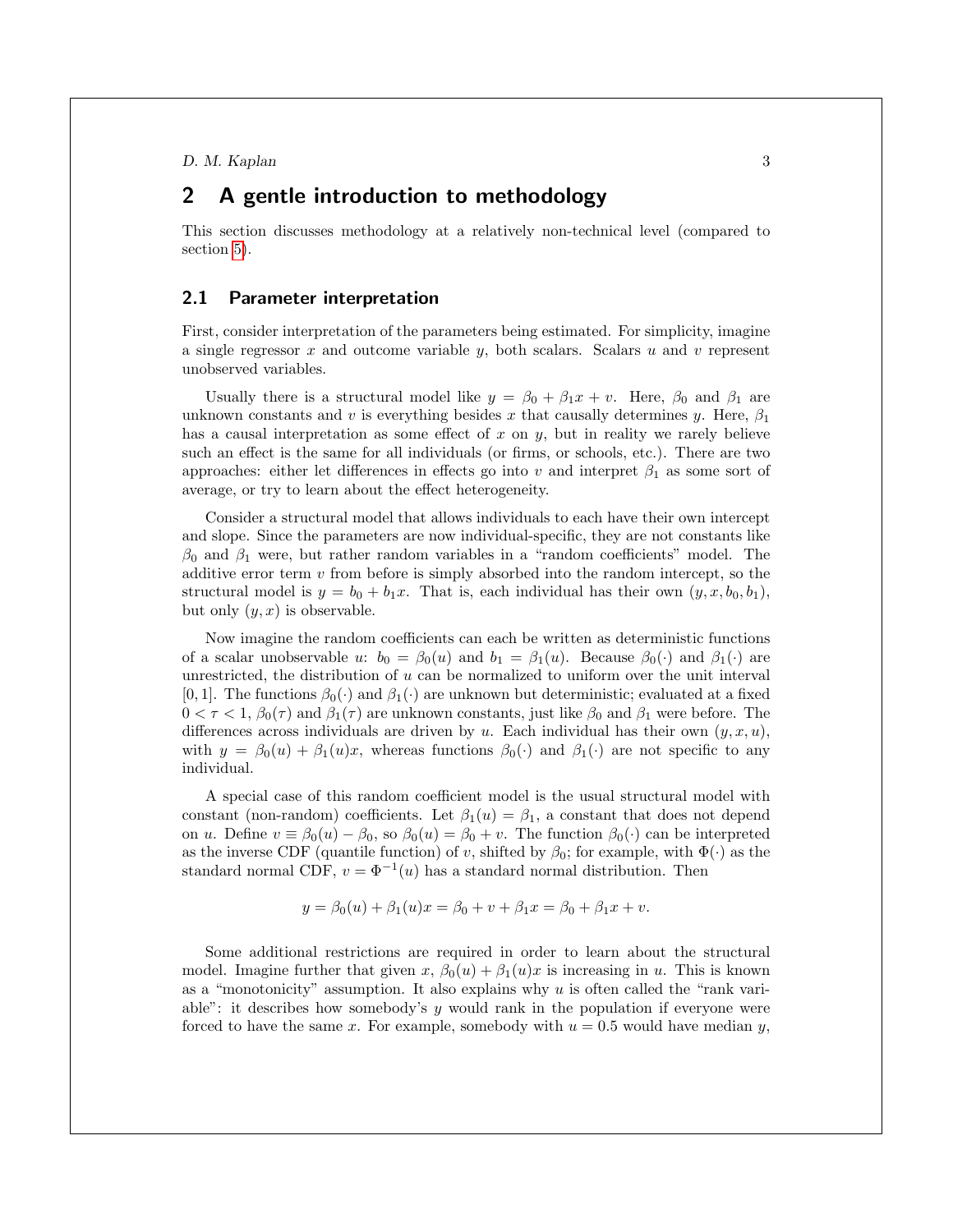#### $4 \overline{3}$

and somebody with  $u = 0.9$  would have 90th percentile y. If everybody keeps the same "rank" regardless of the x value, then "rank invariance" holds. A weaker assumption called "rank similarity" allows the ranking to differ across  $x$  as long as the differences are exogenous.

Even if x is endogenous, IVQR can estimate  $\beta_0(\tau)$  and  $\beta_1(\tau)$  for any  $0 < \tau < 1$  if an instrument  $z$  is available that is related to  $x$  but independent of  $u$  [\(Chernozhukov](#page-22-0) [and Hansen 2005\)](#page-22-0). The interpretation of these parameters depends partly on the rank assumption. If rank invariance holds, then  $\beta_0(\tau) + \beta_1(\tau)x_0$  is the y value that somebody with rank  $u = \tau$  would have if we assign them to have value  $x = x_0$ . Even with the weaker rank similarity assumption, this is the  $\tau$ -quantile structural function of [Imbens and Newey](#page-22-9) [\(2009,](#page-22-9) §3.1): given any  $x = x_0$ , it provides the  $\tau$ -quantile of  $\beta_0(u) + \beta_1(u)x_0$  over the unconditional population distribution of u (uniform over [0, 1]), which is  $\beta_0(\tau) + \beta_1(\tau)x_0$  due to monotonicity. Similarly,  $\beta_1(\tau)$  can be interpreted as a  $\tau$ -quantile treatment effect, capturing the difference in the  $\tau$ -quantile of y between the counterfactual "untreated" distribution for which everyone has  $x = x_0$  and the counterfactual "treated" distribution for which everyone has  $x = x_0 + 1$ .

## 2.2 Estimation

[Chernozhukov and Hansen](#page-22-0) [\(2005\)](#page-22-0) show how to derive moment conditions (or "estimating equations") to characterize the parameters  $\beta_0(\tau)$  and  $\beta_1(\tau)$  given a valid instrument and the assumptions discussed above. For comparison, with  $v \equiv y - \beta_0 - \beta_1 x$  the standard IV moment conditions are

<span id="page-3-0"></span>
$$
0 = E(v) = E(y - \beta_0 - \beta_1 x)
$$
  

$$
0 = E(zv) = E[z(y - \beta_0 - \beta_1 x)]
$$

The IVQR moment conditions are

$$
0 = E[1{y - \beta_0(\tau) - \beta_1(\tau)x \le 0} - \tau]
$$
  
\n
$$
0 = E[z(1{y - \beta_0(\tau) - \beta_1(\tau)x \le 0} - \tau)]
$$
\n(1)

where  $1\{\cdot\}$  is the indicator function defined as  $1\{\mathcal{A}\}=1$  if  $\mathcal{A}$  is true and otherwise  $1\{\mathcal{A}\}=0$ . This is implied by a conditional quantile restriction on  $y-\beta_0(\tau)-\beta_1(\tau)x$ (given  $z$ ), mirroring how the standard IV moments are implied by a conditional mean restriction on  $y - \beta_0 - \beta_1 x$  (given z).

Smoothing solves the computational difficulties inherent in [\(1\)](#page-3-0). Unlike the standard IV moment conditions, the IVQR moment conditions cannot be solved explicitly for the parameters, nor are the sample moment conditions smooth (differentiable) functions of the parameters. This computational challenge is addressed by "smoothing" the indicator function: replacing it with a continuously differentiable version that smoothly (if quickly) decreases from 1 to 0 rather than discontinuously jumping from 1 to 0. This smoothing allows the sample system of equations defining the estimator to be solved by standard numerical methods like those available in Mata. As a bonus, smoothing also improves the statistical properties of the estimator in theory and simulations; see sections 5 and 7 of [Kaplan and Sun](#page-23-0) [\(2017\)](#page-23-0).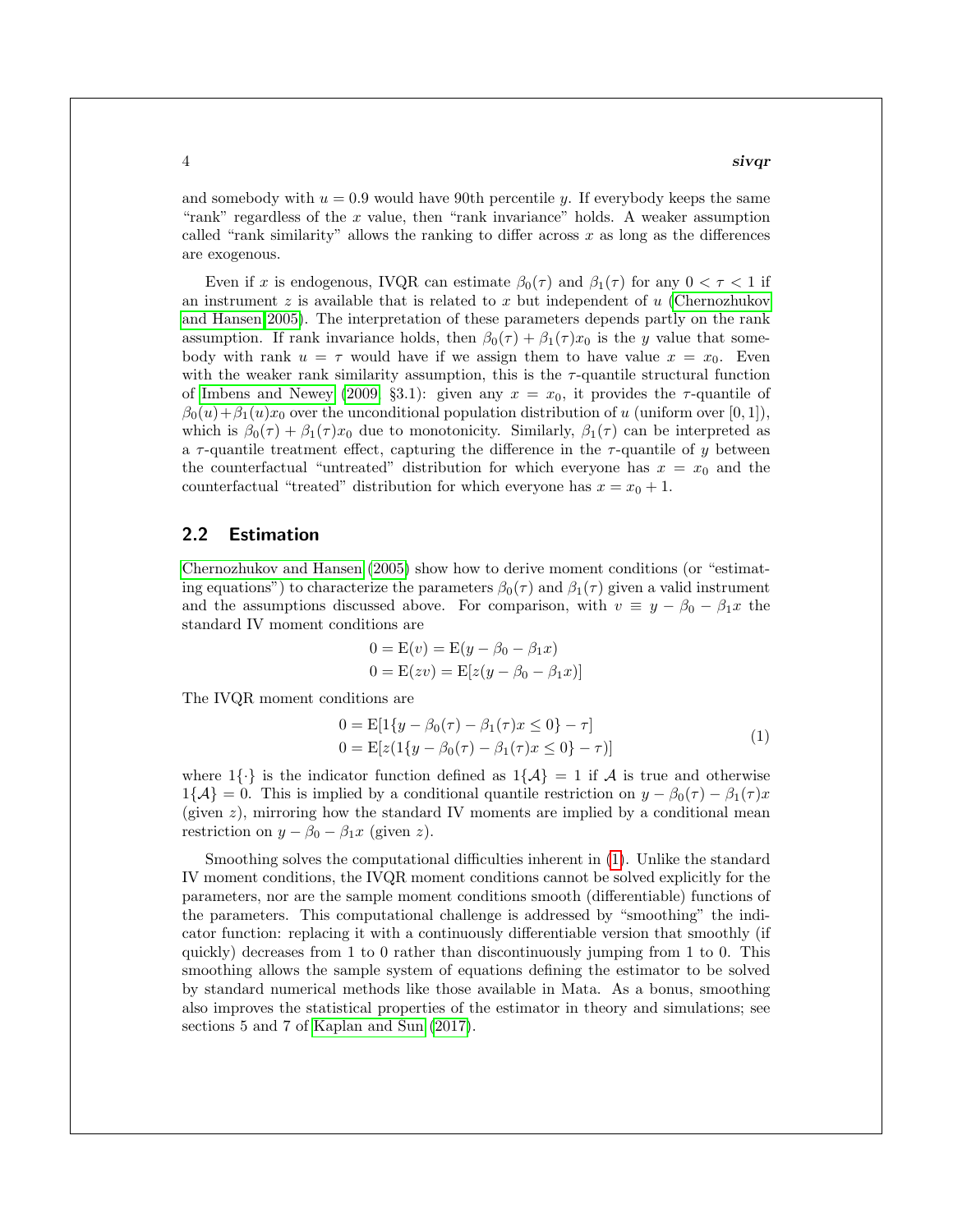## <span id="page-4-0"></span>3 The sivqr command

The sivqr command estimates the coefficients in an instrumental variables quantile regression (IVQR) model, as well as standard errors.

Syntax, options, and stored results are now shown. Prefix by is allowed (see  $[D]$  by).

## 3.1 Syntax

```
\texttt{sivqr}\ \textit{depvar}\ [\textit{varlist}_1\ ]\ \textit{(varlist}_2 = \textit{varlist}_{\texttt{iv}})\ \textit{if}\ ]\ \textit{[}\ \textit{in}\ ]\ \textit{[weight]}\ \text{,}\texttt{quantile}(\#) \big[\texttt{bandwidth}(\#) \texttt{level}(\#) \texttt{reps}(\#) \texttt{logiterations}noconstant seed(\#) nodots
```
As in ivregress: varlist<sub>1</sub> has exogenous regressors (or control variables), varlist<sub>2</sub> has endogenous regressors, and  $varist_{iv}$  has excluded instruments (exogenous variables that instrument for  $varlist_2$ ).

pweights, iweights, and fweights are allowed; see [U] 11.1.6 weight.

## 3.2 Options

- quantile( $\#$ ) specifies the quantile level as in [R] **qreg**: a real number strictly between 0 and 1, or alternatively a number between 1 and 100 interpreted as a percentile. For example, quantile(0.5) specifies the median, as does quantile(50). To prevent inadvertent mistakes, there is no default; this must be specified explicitly.
- bandwidth $(\#)$  specifies the desired smoothing bandwidth. Any negative value invokes a plug-in bandwidth based on [Kaplan and Sun](#page-23-0) [\(2017\)](#page-23-0), which is the default. If the desired bandwidth is too small to find a numerical solution, then it is increased until a solution is found. For example, specifying bandwidth(0) requests the smallest bandwidth that is computationally feasible.
- level( $\#$ ) specifies the confidence level, as a percentage, for confidence intervals. The default is level(95) or as set by set level; see [U] 20.7 Specifying the width of confidence intervals.
- reps specifies the number of bootstrap replications. The default is reps(20), which is usually fine for exploratory analysis but should be increased for final results. To reduce computation time by omitting standard errors altogether, use **reps(0)**.
- logiterations prints each iteration of the numerical solver; see [M-5] solvenl( ), in particular solvenl init iter log( ). The default is not to print such information, which usually only helps debugging and troubleshooting.

noconstant omits the intercept term that otherwise is included automatically.

seed sets the random-number seed, to make results replicable; default is seed(112358).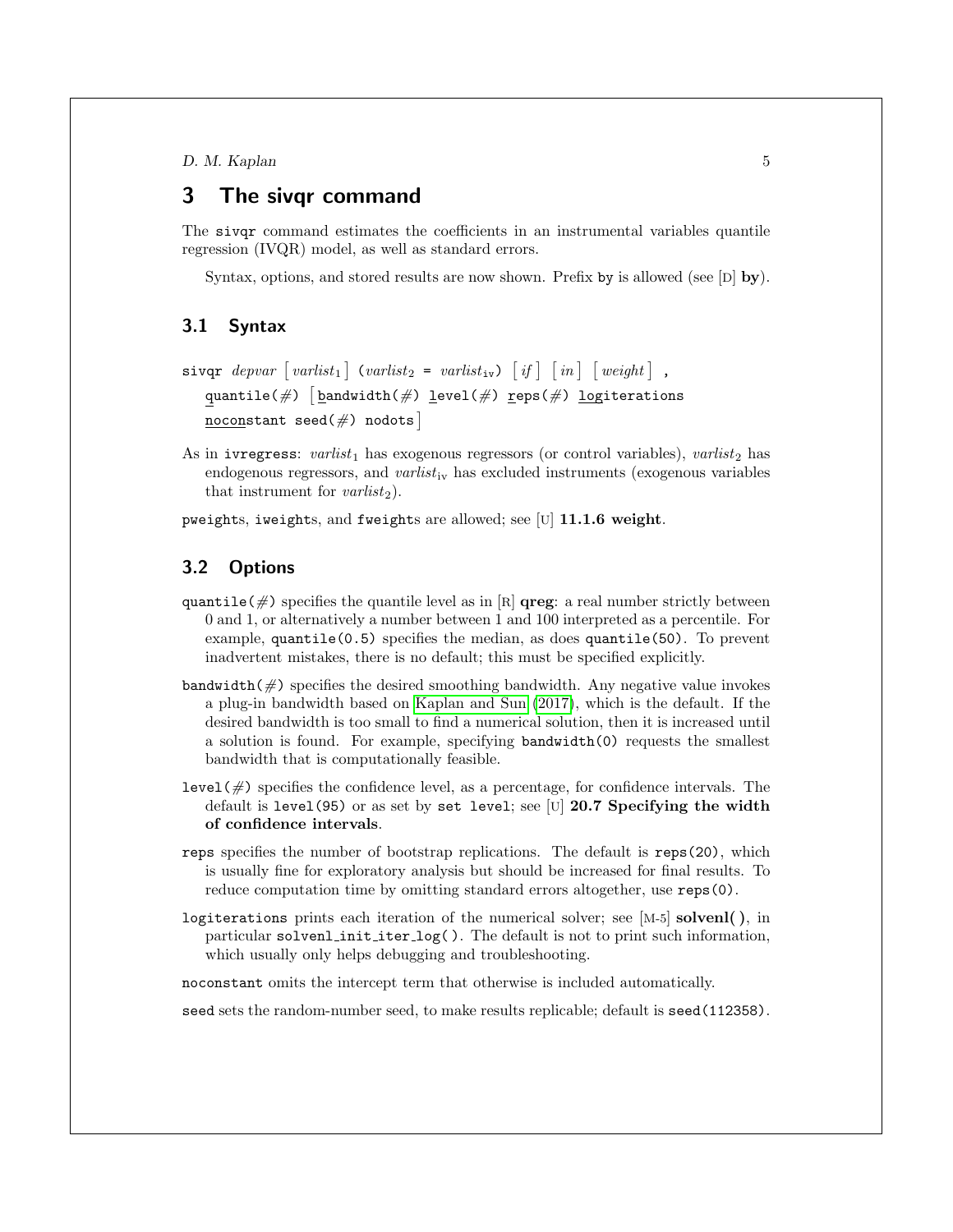The current seed is restored at the end of execution.

nodots suppresses display of the replication dots (see [R] bootstrap).

## 3.3 Stored results

sivqr stores the following in e():

| Scalars     |                                                   |                |                                  |
|-------------|---------------------------------------------------|----------------|----------------------------------|
| e(N)        | number of observations                            | e(reps)        | number of bootstrap replications |
| e(bwidth)   | smoothing bandwidth used                          | e(q)           | quantile level requested         |
|             | e (bwidth_req) smoothing bandwidth requested      |                |                                  |
|             | (or plug-in value)                                |                |                                  |
| Macros      |                                                   |                |                                  |
| $e$ (cmd)   | sivqr                                             | $e$ (constant) | noconstant if specified          |
| $e$ (instd) | instrumented variable(s)                          | e(insts)       | instrument(s)                    |
| e(depvar)   | name of dependent variable                        | e(exogr)       | exogenous regressors             |
| e(wtype)    | weight type                                       | e(wexp)        | weight expression                |
|             | $e$ (properties) b V or else only b if reps $(0)$ | $e$ (title)    | title in estimation output       |
| Matrices    |                                                   |                |                                  |
| e(b)        | estimated coefficient vector                      | e(V)           | estimated<br>variance-covariance |
|             |                                                   |                | matrix of the estimator, unless  |
|             |                                                   |                | reps(0)                          |
| Functions   |                                                   |                |                                  |

e(sample) marks estimation sample

Almost all of the above are the same as for the familiar commands ivregress and/or qreg (or bsqreg). The only exceptions are for the smoothing bandwidth. If the user specifies a negative value for the bandwidth option, like  $bandwidth(-1)$ , then the plug-in bandwidth is computed and returned in e(bwidth req). If the numerical solver cannot find the solution with e(bwidth req) because it is too close to zero, then the bandwidth is increased until the numerical solver finds the solution. This feasible bandwidth is returned in e(bwidth). There is nothing wrong with these values being different; for example, specifying bandwidth(0) makes e(bwidth req) zero and e(bwidth) the smallest possible bandwidth for which the numerical solver finds a solution.

sivqr stores the following in  $r()$ :

Scalar

r(level) confidence level

Matrix  $r$ (table)

table of results

These are the standard values stored by ereturn display; see [P] ereturn.

 $\sim$  siv $\rm q$ r $\sim$  siv $\rm q$ r $\sim$  siv $\rm q$ r $\sim$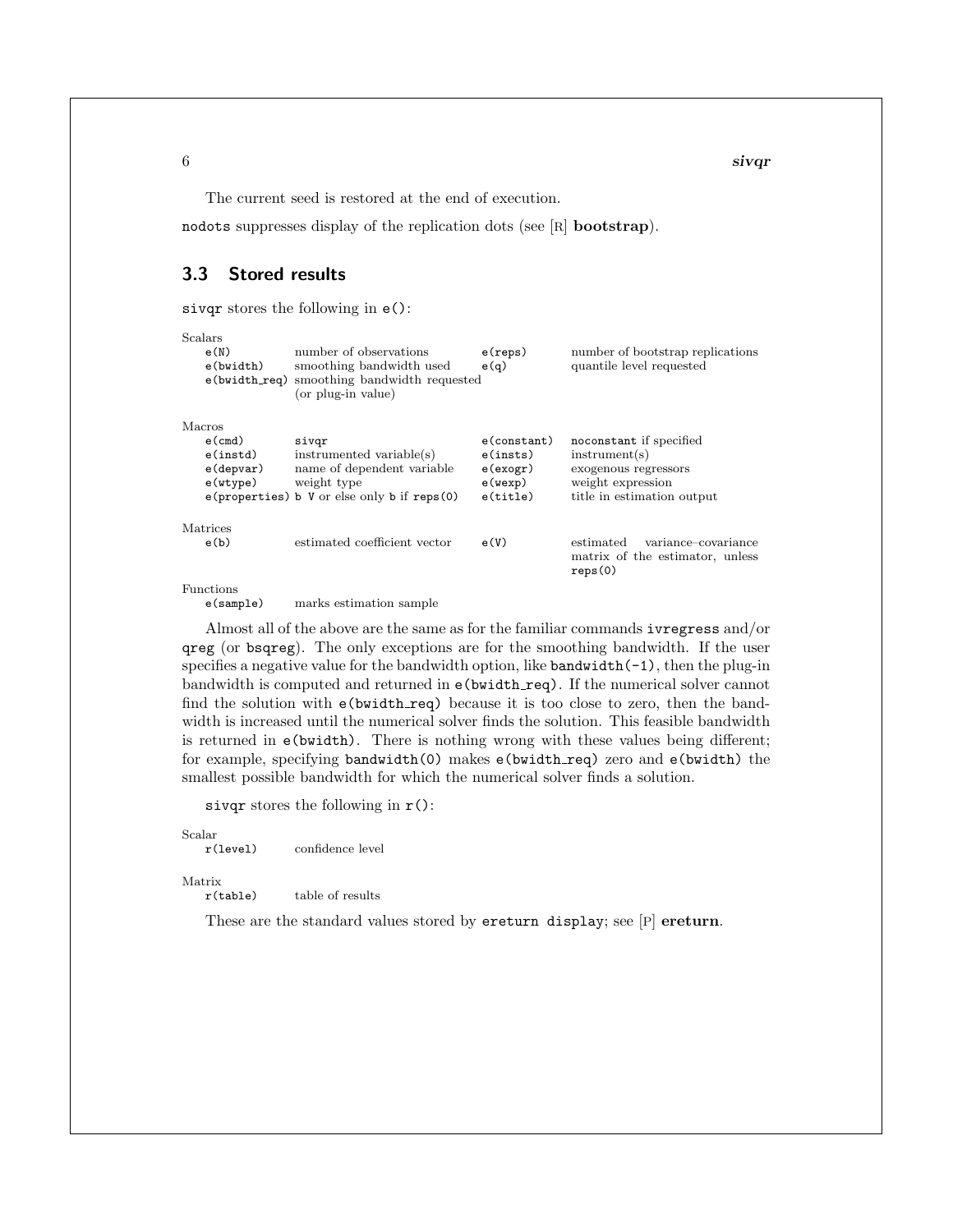## <span id="page-6-0"></span>4 Examples

All examples can be replicated with the provided sivqr examples.do file. I ran them in Stata/SE 14.2 on Windows 10, on a few-years-old standard-issue Dell desktop computer (Intel i5-8500 3GHz processor, 8GB RAM).

The primary focus is comparison with ivqreg and ivqreg2, in terms of estimates, speed, and capabilities. Some recurring patterns are:

- 1. sivqr with a small bandwidth like b(0) produces estimates very similar to ivqreg;
- 2. ivqreg2 often has estimates that differ greatly from ivqreg and sivqr (and other estimators, when applicable);
- 3. ivqreg does not allow multiple endogenous regressors;
- 4. ivqreg2 can be significantly slower than sivqr to compute an estimate (like 30 minutes instead of 30 seconds).

## <span id="page-6-1"></span>4.1 Example 1 from ivregress

The following extends the familiar Example 1 in [R] ivregress. Briefly, it examines the causal relationship between owner-occupied housing values and rent; see [R] ivregress for details. Here, the quantile level represents the level of unmodeled determinants of rent (the  $u$  from section [2.1\)](#page-2-1), normalized to be uniform over the  $[0, 1]$  interval.

For the median, sivqr produces the following results with the plug-in bandwidth and 200 bootstrap replications in five seconds.

| . webuse hsng2, clear<br>(1980 Census housing data) |                                 |                                                                       |                         |                                                                                                                                                                                           |                                                                                                                                                           |
|-----------------------------------------------------|---------------------------------|-----------------------------------------------------------------------|-------------------------|-------------------------------------------------------------------------------------------------------------------------------------------------------------------------------------------|-----------------------------------------------------------------------------------------------------------------------------------------------------------|
|                                                     |                                 |                                                                       |                         |                                                                                                                                                                                           | Quantile = $.5$<br>50                                                                                                                                     |
| Coef.                                               | Std. Err.                       | z                                                                     | P >  z                  |                                                                                                                                                                                           |                                                                                                                                                           |
| .0018274<br>.5394268<br>109.0715                    | .0003946<br>.346328<br>14.45037 | 4.63<br>1.56<br>7.55                                                  | 0.000<br>0.119<br>0.000 | .001054<br>$-.1393636$<br>80.74933                                                                                                                                                        | .0026008<br>1.218217<br>137.3937                                                                                                                          |
|                                                     |                                 | Bootstrap replications (200)<br>Smoothing bandwidth used = $7.093792$ |                         | Computing plug-in bandwidth because bandwidth $(-1)$ <0<br>$+\, -\,$ 1 $-\,+\, -\,$ 2 $-\,+\, -\,$ 3 $-\,+\, -\,$ 4 $-\,+\, -\,$ 5<br>Smoothed instrumental variables quantile regression | . sivqr rent pcturban (hsngval = faminc i.region), $q(0.50)$ reps(200)<br>50<br>100<br>150<br>200<br>(SIVQR)<br>Number of $obs =$<br>[95% Conf. Interval] |

Instrumented: hsngval

pcturban faminc i.region

The format of the output is essentially the same as for ivregress 2sls, besides additional information about the quantile level, smoothing bandwidth, and bootstrap replications.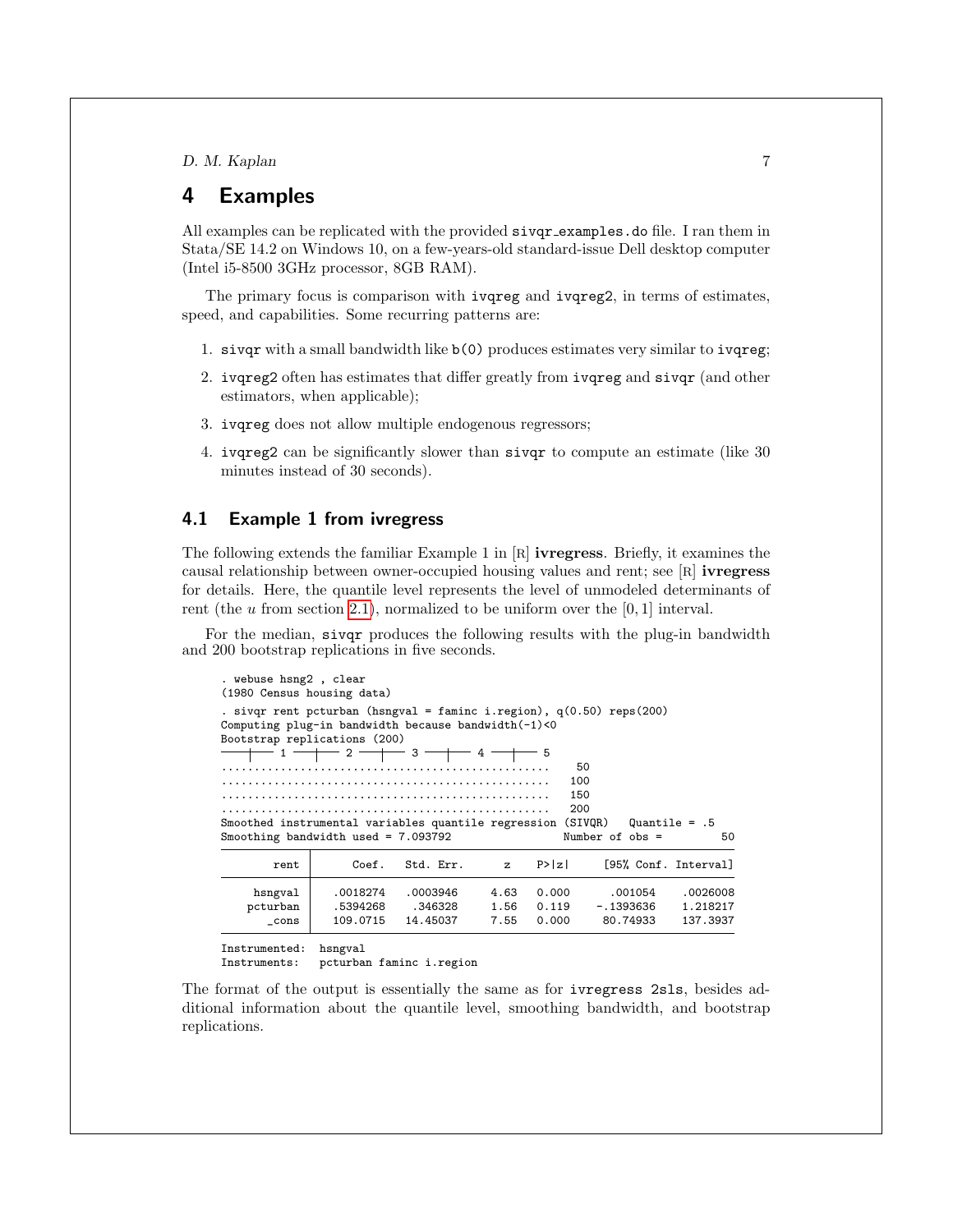#### $8$  siv $q$ r

Omitting the various timer and matrix storage commands (and output), the following code produces the values seen in table [1.](#page-6-1) Region dummies were generated before running ivqreg2 and ivqreg because they do not support the i.region factor variable syntax used above with sivqr.

```
. forv i = 2/4 {
  2. gen dregion`i´ = (region==`i´)
  3. }
. forv i = 1/3 {
 2. local q = \iota i'/43. local \mathbf{b} = 5 + 20* \mathbf{abs}(\iota \mathbf{i}'-2)4. sivqr rent pcturban (hsngval = faminc dregion*), q({q}) reps(0) b('b')
 5. capture ivqreg rent pcturban (hsngval = faminc dregion*), q({\iota q}) // error...
 6. }
. ivqreg2 rent hsngval pcturban , q(.25 .5 .75) inst(faminc dregion* pcturban)
. forv i = 1/3 {
 2. local q = 25 * i'3. cqiv rent pcturban (hsngval = faminc dregion*) , uncensored q(`q´)
 6. }
```
Table 1: Estimates of hsngval coefficient and runtimes (seconds).

| Quantile              | 2SLS                             | sivgr                            | ivgreg                        | ivgreg2                          | cgiv                             |
|-----------------------|----------------------------------|----------------------------------|-------------------------------|----------------------------------|----------------------------------|
| 0.25<br>0.50<br>0.75  | 0.002240<br>0.002240<br>0.002240 | 0.001545<br>0.001800<br>0.002536 | (error)<br>(error)<br>(error) | 0.000064<br>0.000044<br>0.000008 | 0.001490<br>0.002092<br>0.003518 |
| Runtime<br>$100$ reps | 0.3                              | 0.2<br>17.7                      | 22.0                          | 18.0                             | 4.7                              |

Table [1](#page-6-1) compares results across quantile levels and estimation commands. The familiar 2SLS estimate of the coefficient on hsngval is 0.0022. This value is simply copied into each row because it does not depend on the quantile level. Each of the three IVQR commands is discussed in turn. For sivqr, to help minimize bias, the specified bandwidths are 25, 5, and 25, respectively (across the three quantiles), which are roughly the smallest for which solvenl can find a numerical solution.

Table [1](#page-6-1) shows that the sivqr estimates are similar to 2SLS but show an increasing pattern: 0.0015 (below 2SLS), 0.0018, 0.0025 (above 2SLS). That is, given higher levels of the unmodeled determinants of rent, the relationship between owner-occupied housing values and rent is more positive.

Table [1](#page-6-1) shows ivqreg2 estimates all 30–300 times smaller than those of 2SLS, and similarly much smaller than the **siver** or **cent** estimates. Although the IVQR coefficient at a particular quantile level may differ greatly from 2SLS, it should not be systematically much closer to zero at all quantiles. This possible bias toward zero appears in other examples, too. The computation time is similar to sivqr with 100 bootstrap replications, but much slower than sivqr with zero bootstrap replications. For final published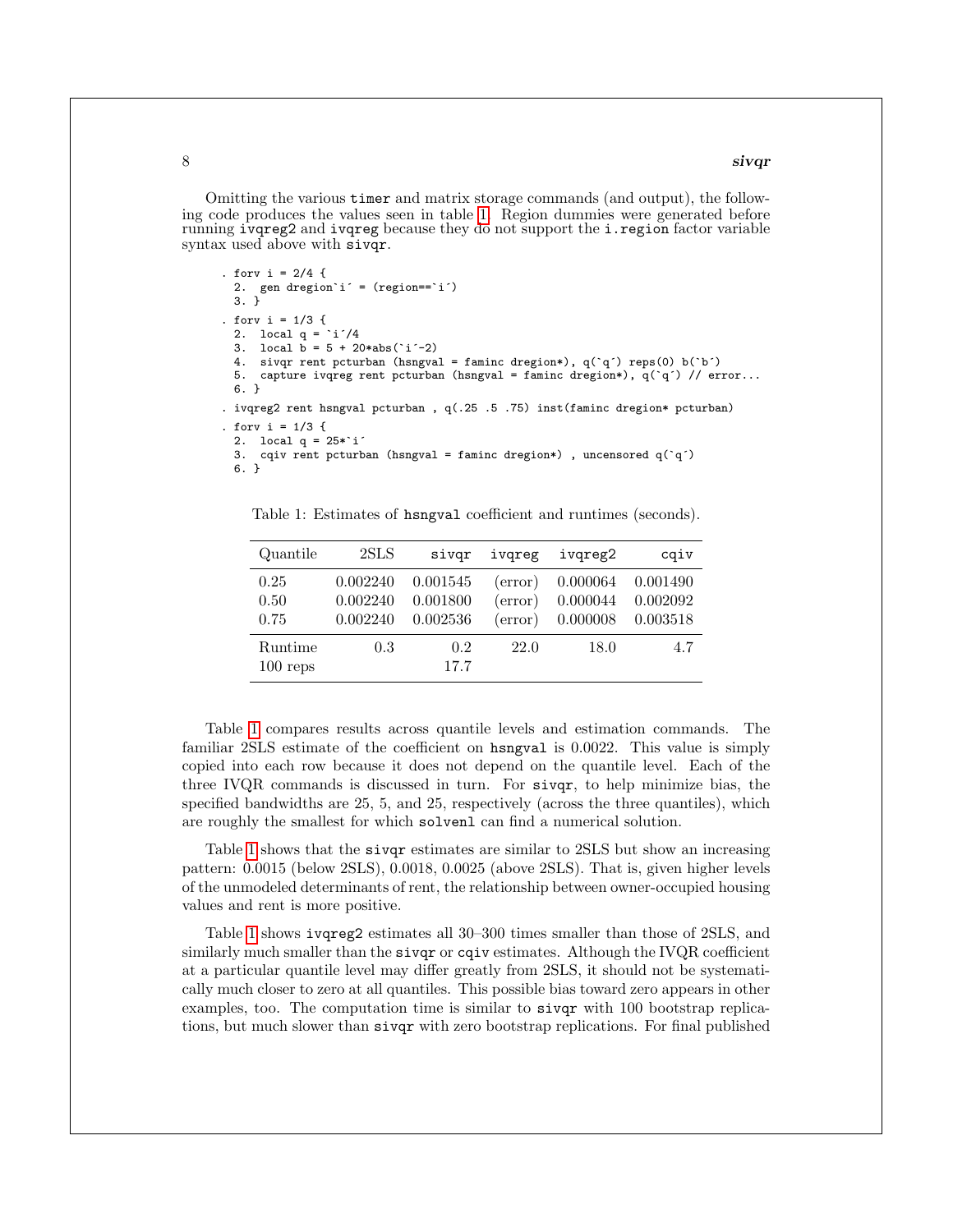results, even more than 100 bootstrap replications may be desired, but for exploratory work where interest is more in coefficient estimates than standard errors, using siver would be faster in this example. One caveat is that because ivqreg2 uses a location– scale model, the additional time to compute additional quantile levels is negligible, so if we wanted to run  $q = 0.01, 0.02, \ldots, 0.99$  every time (as well as hundreds of bootstrap replications), then ivqreg2 would be faster. That said, the same location–scale model is probably the cause of the estimates being seemingly incorrect. Also, the decreasing pattern of ivqreg2 estimates across quantile levels contradicts the increasing pattern shared by sivqr and cqiv.

Table [1](#page-6-1) also shows that ivqreg simply failed to compute any estimates in this example. In fairness, it is a relatively difficult example due to the very small sample size (50 observations). This difficulty is also reflected by sivqr not being able to find a numerical solution with even the plug-in bandwidth in some cases. Usually, it is helpful to run sivqr with a bandwidth much smaller than the plug-in (like 5 or 50) times smaller, or more), to see if the plug-in bandwidth may be causing excessive bias. Despite the difficulty, sivqr was able to compute seemingly reasonable results, whereas ivqreg could not produce any result and the ivqreg2 results do not seem reasonable.

## <span id="page-8-0"></span>4.2 Example 4 from ivregress

The following extends Example 4 in [R] ivregress. Briefly, it hopes to estimate a structural wage model, treating job tenure as endogenous; see [R] ivregress for details. I focus on the coefficient on job tenure.

For comparison, ivregress 2sls is run first. This provides a helpful "sanity check": even if there are big differences across quantile levels, the IVQR coefficient estimates and signs should still be reasonably similar overall, especially at the median.

| . webuse nlswork, clear                                                                                        |  |                   |         |
|----------------------------------------------------------------------------------------------------------------|--|-------------------|---------|
| (National Longitudinal Survey. Young Women 14-26 years of age in 1968)                                         |  |                   |         |
| . xtset idcode<br>panel variable: idcode (unbalanced)                                                          |  |                   |         |
| . ivregress 2sls ln_wage c.age##c.age birth_yr grade (tenure = union wks_wo<br>> rk msp) , vce(cluster idcode) |  |                   |         |
| Instrumental variables (2SLS) regression                                                                       |  | Number of $obs =$ | 18,625  |
|                                                                                                                |  | $Wald chi2(5) =$  | 1600.81 |

|               |                      |                      |               | R-squared<br>Root MSE | Prob > chi2          | 0.0000<br>$=$<br>$=$<br>.48441<br>$=$             |
|---------------|----------------------|----------------------|---------------|-----------------------|----------------------|---------------------------------------------------|
|               |                      |                      |               |                       |                      | (Std. Err. adjusted for 4,110 clusters in idcode) |
| ln_wage       | Coef.                | Robust<br>Std. Err.  | $\mathbf{z}$  | P >  z                |                      | [95% Conf. Interval]                              |
| tenure<br>age | .1060832<br>.0162345 | .0044835<br>.0069467 | 23.66<br>2.34 | 0.000<br>0.019        | .0972957<br>.0026193 | .1148707<br>.0298497                              |
| c.age#c.age   | $-.0005309$          | .0001155             | $-4.59$       | 0.000                 | $-.0007573$          | $-.0003044$                                       |
| birth_yr      | $-.0091139$          | .0022602             | $-4.03$       | 0.000                 | $-.0135438$          | $-.0046839$                                       |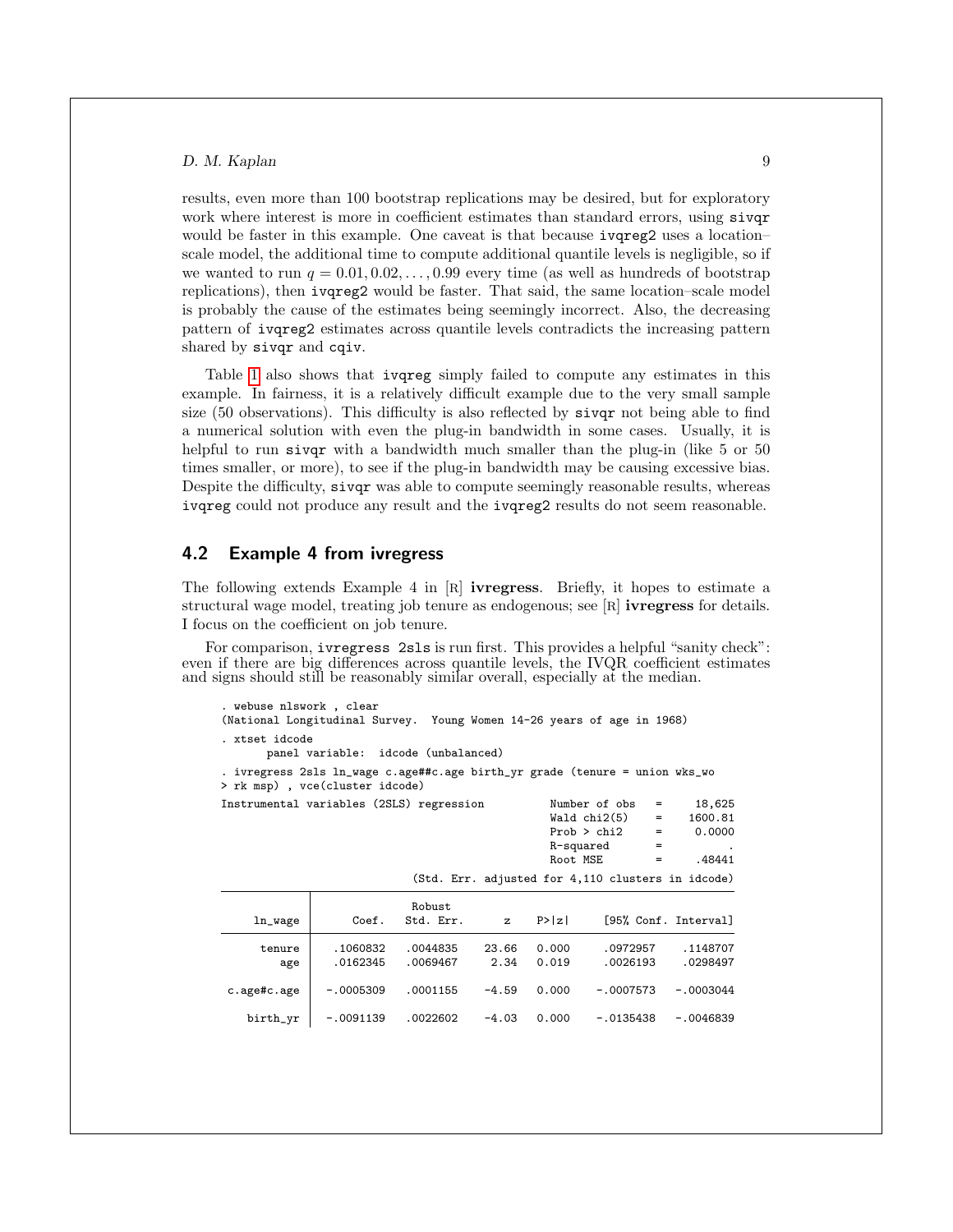| grade ' | 070454   | .0031158  | 22.61 | 0.000 | 0643471  | .0765609 |
|---------|----------|-----------|-------|-------|----------|----------|
| cons    | .9079537 | . 1681148 | 5.40  | 0.000 | .5784548 | 1.237453 |
|         |          |           |       |       |          |          |

Instrumented: tenure<br>Instruments: age c.

age c.age#c.age birth\_yr grade union wks\_work msp

The following shows results from sivqr at the median level. To cluster standard errors at the individual level, the bootstrap prefix is used. With bootstrap, it saves time to specify the reps(0) option for sivqr. The sivqr coefficient estimates (other than the intercept) as well as the corresponding standard errors are both similar to those from ivregress 2sls. Only 20 bootstrap replications are used here (to reduce computation time); this is sufficient for exploratory analysis, but should ideally be increased when running final results.

```
. bootstrap , reps(20) cluster(idcode) seed(112358) : sivqr ln_wage c.age##c.age
> birth_yr grade (tenure = union wks_work msp) , q(0.50) reps(0)
(running sivqr on estimation sample)
Bootstrap replications (20)<br>
\begin{array}{c|c} \hline \text{3} & 1 \\ \hline \end{array}
```
 $-$  3  $-$  4  $-$  5 ....................

Smoothed instrumental variables quantile regression (SIVQR) Quantile = .5 Smoothing bandwidth used =  $.0600669$  Number of obs = 18,625 (Replications based on 4,110 clusters in idcode)

| ln_wage     | Observed<br>Coef. | Bootstrap<br>Std. Err. | $\mathbf{z}$ | P >  z |             | Normal-based<br>[95% Conf. Interval] |
|-------------|-------------------|------------------------|--------------|--------|-------------|--------------------------------------|
| tenure      | .1076941          | .0036231               | 29.72        | 0.000  | .1005931    | .1147952                             |
| age         | .0060803          | .0080756               | 0.75         | 0.451  | $-.0097476$ | .0219083                             |
| c.age#c.age | $-.0003585$       | .0001304               | $-2.75$      | 0.006  | $-.000614$  | $-.0001029$                          |
| birth_yr    | $-.011967$        | .0021917               | $-5.46$      | 0.000  | $-.0162627$ | $-.0076714$                          |
| grade       | .065723           | .0027007               | 24.34        | 0.000  | .0604298    | .0710162                             |
| cons        | 1.255389          | .1922238               | 6.53         | 0.000  | .8786375    | 1.632141                             |

Instrumented: tenure

Instruments: age c.age#c.age birth\_yr grade union wks\_work msp

Omitting the various timer and matrix storage commands (and output), the following code produces the values seen in tables [2](#page-8-0) and [3.](#page-8-0) A small bandwidth of 0.001 is used to make sivqr estimates more directly comparable with ivqreg; the plug-in bandwidths are all above 0.05. The squared age variable is generated manually because the other IVQR commands do not support the factorial operator ## used above with sivqr.

```
gen agesq = age^2(24 missing values generated)
. forv i = 1/3 {
  2. local q = \iota i'/43. local \overrightarrow{p} = 25 \times 1<sup>2</sup>
  4. sivqr ln_wage age agesq birth_yr grade (tenure = union wks_work msp) , q(`q´)
> reps(0) b(0.001)
  5. ivqreg ln_wage age agesq birth_yr grade (tenure = union wks_work msp), q('q')<br>6. cqiv ln_wage age agesq birth_yr grade (tenure = union wks_work msp), q('p')In_wage age agesq birth_yr grade (tenure = union wks_work msp), q(\bar{p})
```
 $10$  siv $q$ r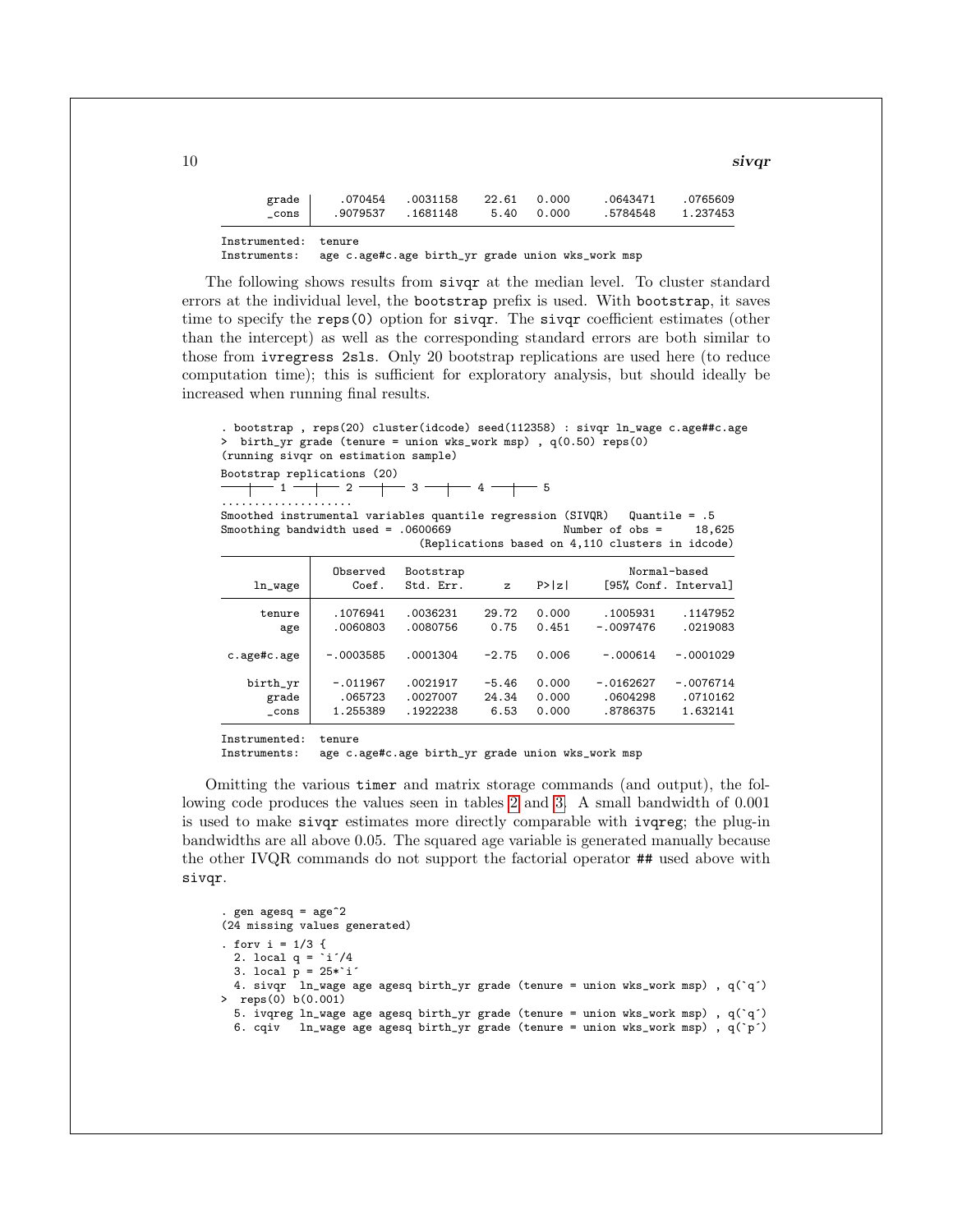> uncensored

7. }

. ivqreg2 ln\_wage age agesq birth\_yr grade tenure , q(.25 .5 .75) inst(union > wks\_work msp age agesq birth\_yr grade)

| Quantile |       |        |       | 2SLS sivqr ivqreg ivqreg2 | caiv  |
|----------|-------|--------|-------|---------------------------|-------|
| 0.25     | 0.106 | -0.086 | 0.086 | 0.023                     | 0.045 |
| 0.50     | 0.106 | 0.108  | 0.103 | 0.017                     | 0.044 |
| 0.75     | 0.106 | 0.156  | 0.158 | 0.011                     | 0.039 |

Table 2: Estimates of tenure coefficient.

Table 3: Runtimes (seconds) of IVQR commands on nlswork data.

|                      | Linear in tenure |                  |                               |       | Quadratic |
|----------------------|------------------|------------------|-------------------------------|-------|-----------|
|                      |                  |                  | Quantile sivgr ivgreg ivgreg2 | sivqr | ivgreg2   |
| 0.25<br>0.50<br>0.75 | 59<br>13<br>27   | 106<br>85<br>129 | 2524                          | 27    | 2996      |

Table [2](#page-8-0) shows estimates from sivqr and ivqreg that seem reasonable and exhibit economically significant heterogeneity in the effect of job tenure on wage. The estimated coefficient on job tenure is nearly twice as large with  $q(0.75)$  as with  $q(0.25)$ ; the former is above the 2SLS estimate, while the latter is below. The sivqr runtime without bootstrap in table [3](#page-8-0) is a few times faster, so it may be faster for exploratory analysis, but slower than ivqreg when running many bootstrap replications.

Table [2](#page-8-0) shows that the ivqreg2 estimates are again much closer to zero than 2SLS, sivqr, and ivqreg. Also similar to table [1,](#page-6-1) the ivqreg2 estimates follow the opposite pattern of sivqr and ivqreg, decreasing instead of increasing with the quantile level. Further, sometimes the sign  $(+ or -)$  differs for the ivqreg2 estimates of other coefficients (not shown in the table); for example, at the 0.5 and 0.75 quantile levels, the ivqreg2 coefficient on education (grade) is negative, whereas it is positive (around 0.07) for 2SLS, sivqr, and ivqreg alike. Again, the most likely explanation of all these discrepancies is that the location–scale model is incorrect here. Comparing the combined runtime for all three quantiles, ivqreg2 takes over 40 minutes, compared to under 2 minutes for sivqr. This makes sivqr more useful for exploratory analysis, though again ivqreg2 can run additional quantile levels in negligible time and does not require additional time to compute bootstrap standard errors. Runtime aside, the primary concern is the large difference between the ivqreg2 estimates and those of ivqreg, sivqr, and 2SLS.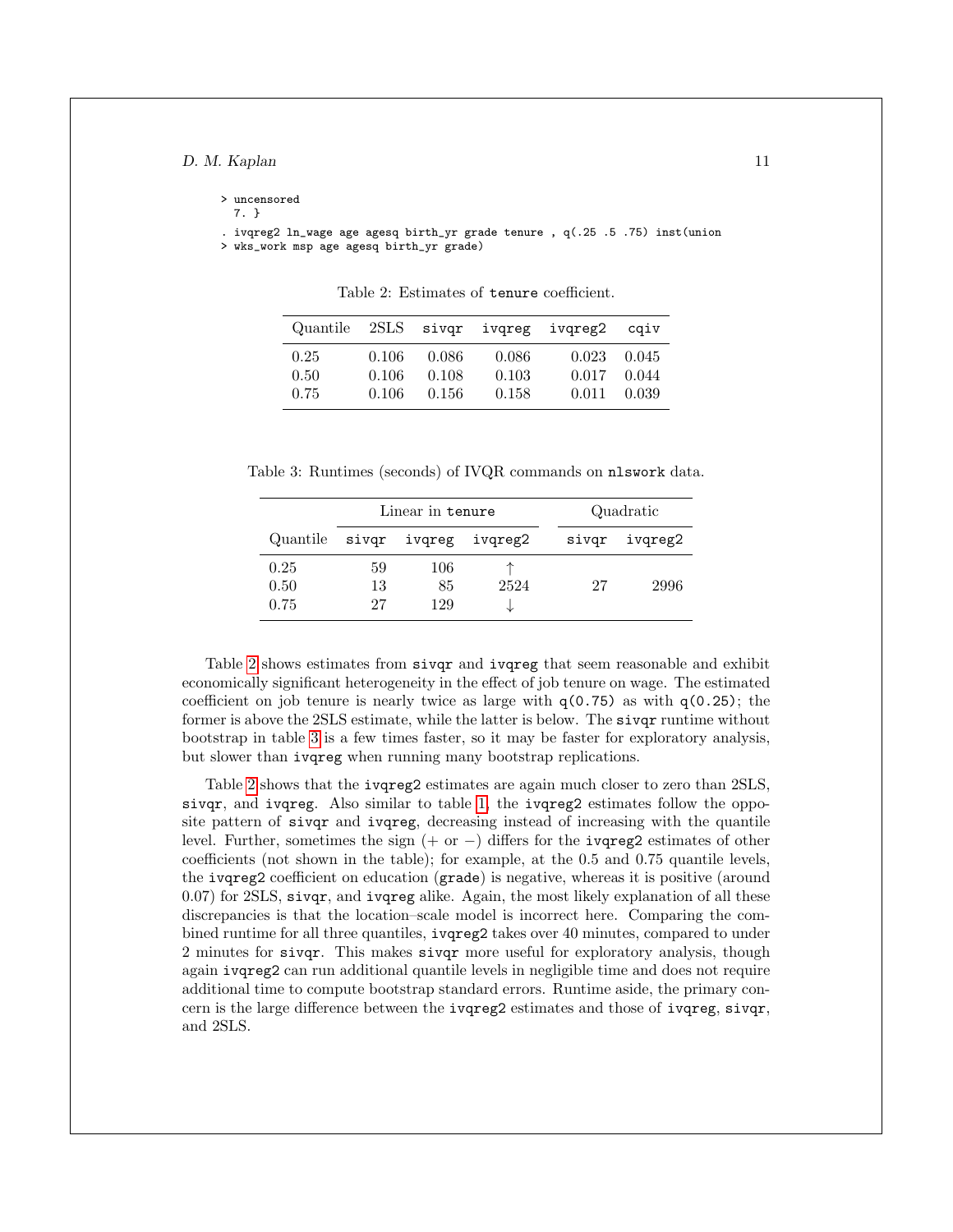$12$  sivqr

To include a quadratic term, only sivqr and ivqreg2 can be used, not ivqreg (or cqiv). In the following code, a model is run with tenure-squared as another endogenous regressor, to allow the tenure effect to depend on the initial tenure value. In the code, additional instruments are generated as squares and interactions of the original instruments. Table [4](#page-8-0) shows that at the median level, the sivqr estimates are qualitatively similar to 2SLS (especially at four years or less tenure, which is 74% of the dataset), whereas the ivqreg2 estimates are again much closer to zero. Further, as seen in table [3,](#page-8-0) whereas sivqr takes around 30 seconds to run, ivqreg2 takes nearly 50 minutes and then reports "Warning: variance matrix is nonsymmetric or highly singular" with missing values for all the standard errors. Computing bootstrap standard errors is possible in that case, but would take over 50 minutes per replication, so even 30 replications would take over 24 hours to run, as opposed to 15 minutes for sivqr.

- . gen tenuresq = tenure^2
- . gen wks\_worksq = wks\_work^2
- . gen unionmsp = union\*msp

. ivregress 2sls ln\_wage age agesq birth\_yr grade (tenure tenuresq = union wks\_work > msp wks\_worksq unionmsp ) , vce(cluster idcode)

. sivqr ln\_wage age agesq birth\_yr grade (tenure tenuresq = union wks\_work msp

> wks\_worksq unionmsp ) , q(0.5) reps(0) b(0.01)

. ivqreg2 ln\_wage tenure tenuresq age agesq birth\_yr grade , q(0.5) inst(age agesq

> birth\_yr grade union wks\_work msp wks\_worksq unionmsp )

| Variable | 2SLS  | sivqr | ivgreg2 |
|----------|-------|-------|---------|
| tenure   | 0.039 | 0.028 | 0.013   |
| tenuresq | 0.006 | 0.014 | 0.001   |

Table 4: Quadratic estimates, median.

Finally, the provided code shows some additional important considerations about computation time. Most of the sivqr computation time is from calling the solvenl numerical solver. Naturally, some numerical problems are more difficult to solve quickly. In particular, difficulty is higher with less smoothing or when there is less data near the quantile of interest (roughly speaking), which most often happens farther into the tails at quantile levels near zero or one. Table [5](#page-8-0) illustrates this by running sivqr over  $q = 0.10, 0.15, \ldots, 0.90$ , using either the plug-in bandwidth (always between 0.05 and 0.08) or a smaller bandwidth 0.005. First, although there are other factors, runtime is generally longer in the tails: with the plug-in bandwidth, runtime is over 10 seconds at quantile levels {0.10, 0.80, 0.85, 0.90} but under 10 seconds in between (besides one anomaly at  $(0.35)$ , and the general pattern is similar with  $b(0.005)$ . Second, the runtime is longer with the smaller bandwidth at 14 out of 17 quantile levels. Also, even with the same original dataset, some bootstrap datasets are naturally more difficult than others, so bootstrap runtime can depend on the random seed. With  $q(0.5)$ , out of 100 runs with different seeds, runtimes for the built-in sivqr bootstrap with 20 replications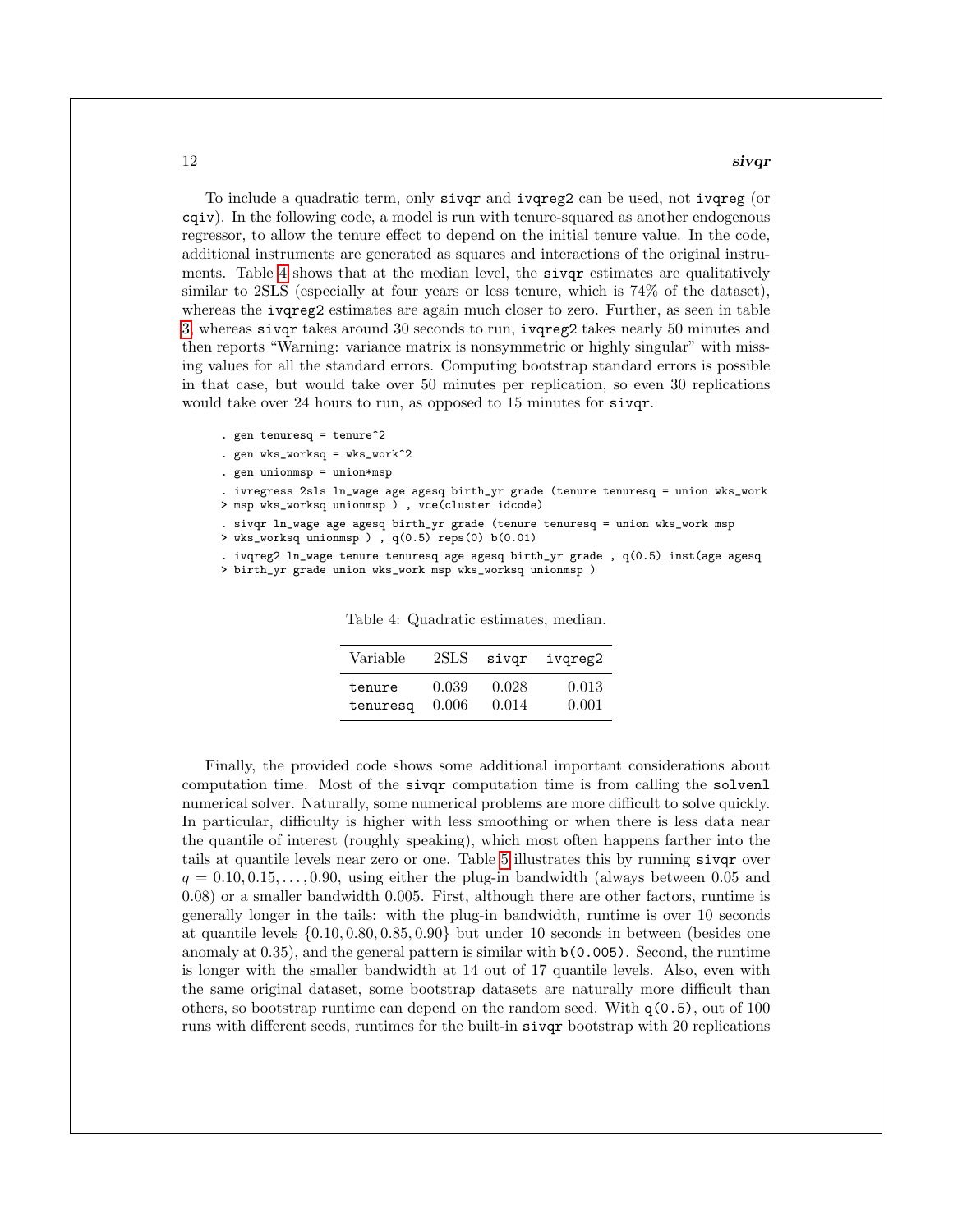ranged from 12 seconds to 46 seconds, with lower and upper quartiles 15 seconds and 23 seconds. Among five runs with the bootstrap prefix (also 20 replications), runtimes ranged from 122 to 142 seconds. However, it cannot be known beforehand which seeds are "faster" for a particular dataset, so using the default seed is recommended.

| Quantile   | plug-in        | b(0.005) |
|------------|----------------|----------|
| $0.10\,$   | 21             | 25       |
| $0.15\,$   | 5              | 16       |
| 0.20       | $\overline{2}$ | 4        |
| 0.25       | 4              | 13       |
| $0.30\,$   | 6              | 2        |
| $\rm 0.35$ | 12             | 38       |
| 0.40       | 6              | 11       |
| $0.45\,$   | 7              | 8        |
| $0.50\,$   | 4              | 7        |
| $\rm 0.55$ | 5              | 12       |
| 0.60       | 7              | 8        |
| $0.65\,$   | 5              | 7        |
| 0.70       | 6              | 10       |
| 0.75       | 4              | 23       |
| 0.80       | 72             | 23       |
| 0.85       | 49             | 84       |
| 0.90       | 16             | 10       |

Table 5: Runtimes (seconds) across quantile levels, nlswork data.

## 4.3 Other examples

The other examples in sivqr\_examples.do are briefly noted here.

The first additional example revisits the quantile demand curve estimation from [Chernozhukov and Hansen](#page-22-6) [\(2008\)](#page-22-6) using local weather as an exogenous source of variation in the local fish market supply. Here, it is clearly inappropriate to use cqiv (due to simultaneity) or ivqte (due to continuous regressor). Unfortunately, standard errors are very large.

The second additional example estimates the effect of 401(k) retirement plan participation on net total financial assets, using  $401(k)$  eligibility to instrument for participation. Both sivqr and ivqreg estimate conditional quantile treatment effects similar to those of [Chernozhukov and Hansen](#page-21-3) [\(2004\)](#page-21-3). In contrast, ivqreg2 displays "WARNING: some fitted values of the scale function are negative" and actually reports negative effects at quantile levels below 0.7, and at seven of nine quantile levels reporting missing standard errors with "Warning: variance matrix is nonsymmetric or highly singular,"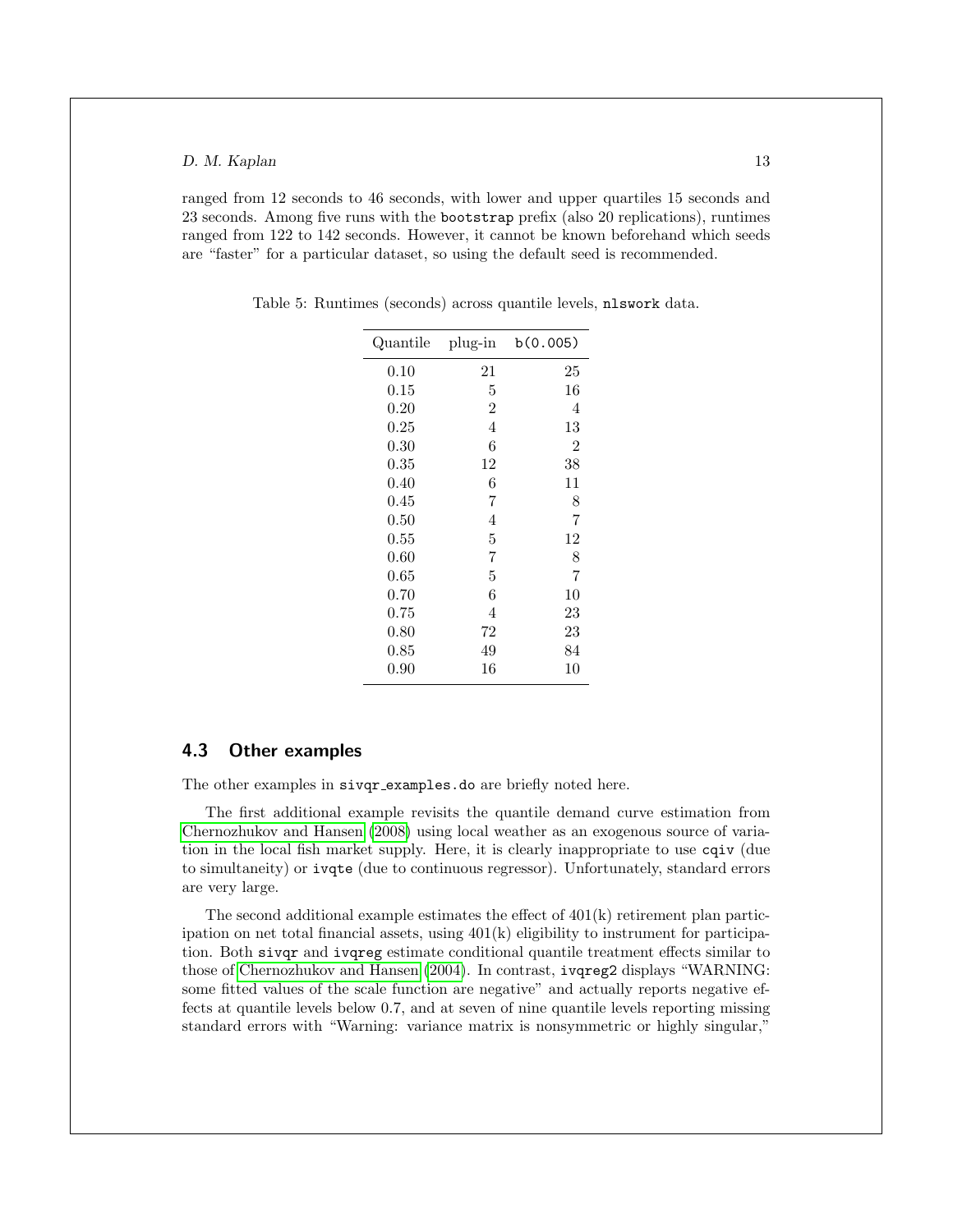#### $14$  siv $\boldsymbol{q}$ r siv $\boldsymbol{q}$ r siv $\boldsymbol{q}$ r siv $\boldsymbol{q}$ r siv $\boldsymbol{q}$ r siv $\boldsymbol{q}$ r siv $\boldsymbol{q}$ r siv $\boldsymbol{q}$ r siv $\boldsymbol{q}$ r siv $\boldsymbol{q}$ r siv $\boldsymbol{q}$ r siv $\boldsymbol{q}$ r siv $\boldsymbol{q}$ r siv $\boldsymbol{q}$ r siv $\boldsymbol{q}$ r siv $\boldsymbol{q}$ r siv $\boldsymbol{$

after running for over an hour (versus under a minute for sivqr). There is also code to show the difference between these conditional quantile treatment effects and the unconditional effects estimated by ivqte (which can be used since the treatment and instrument are binary).

The third additional example estimates Engel curves for household alcohol expenditure as in the cqiv help file. Despite another "WARNING: some fitted values of the scale function are negative," the ivqreg2 estimates seem reasonably similar to the sivqr and cqiv estimates with a linear model. However, with a quadratic model, the ivqreg2 elasticities are very near zero at all expenditure levels (despite no "WARN-ING") and very slightly increasing, whereas the sivqr and cqiv estimates start positive, then near zero, then negative as total household expenditure increases. Also, because it can only handle one endogenous regressor, cqiv (or ivqreg) must pretend squared log expenditure is exogenous while treating log expenditure as exogenous, whereas sivqr can more appropriately model both as endogenous.

## <span id="page-13-0"></span>5 Methods and formulas

This section contains additional theoretical details. After introducing notation in section [5.1,](#page-13-1) section [5.2](#page-13-2) concerns the difficulty of estimation and the solution of [Kaplan and Sun](#page-23-0) [\(2017\)](#page-23-0), while section [5.3](#page-15-0) has some of the identification arguments from [Chernozhukov](#page-22-0) [and Hansen](#page-22-0) [\(2005\)](#page-22-0) that characterize causal parameters as solutions to moment conditions (estimating equations). Section [5.4](#page-16-0) describes various bandwidths. Section [5.5](#page-20-0) has brief notes on the Bayesian bootstrap used to compute standard errors.

These details may provide a deeper understanding for some readers, but they may also be skipped without hindering successful application of sivqr in practice.

## <span id="page-13-1"></span>5.1 Notation

Notationally, let  $y$  be the scalar outcome variable,  $x$  a column vector of regressors, and u a scalar unobserved variable. Let  $d$  be a subset of x containing all the endogenous regressors. Let  $z$  be a column vector of all exogenous variables: both exogenous regressors in  $x$  as well as the excluded instruments (instrumental variables). The scalar random variable u is unobserved. Following Stata Journal convention, vectors are lowercase bold (like  $x$ ) and scalars are lowercase plain (like  $y$ ) since uppercase is reserved for matrices, but with some luck, random variables can be distinguished from their possible non-random realizations.

Additional notation is introduced as needed below.

## <span id="page-13-2"></span>5.2 Estimation

First, as a helpful reference point for intuition, recall the standard ("mean") instrumental variables (IV) model and estimator. The goal is to estimate the non-random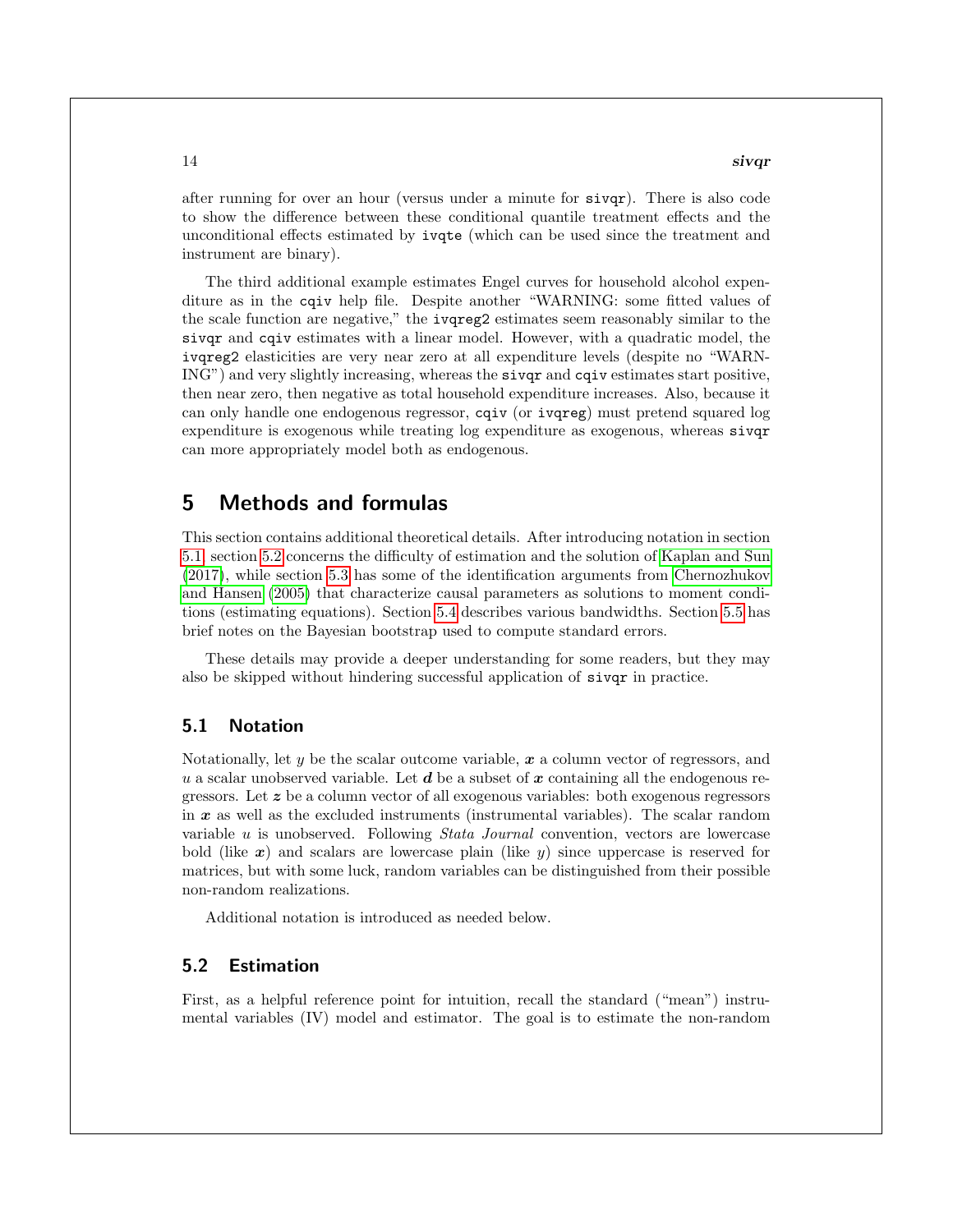parameter vector  $\beta$  in the structural model

<span id="page-14-0"></span>
$$
y = \boldsymbol{x}'\boldsymbol{\beta} + u
$$

If the instruments  $z$  are independent of the structural error  $u$ , then

$$
\mathbf{0} = \mathbf{E}(u \mid \mathbf{z}) \implies \mathbf{0} = \mathbf{E}(\mathbf{z}u) = \mathbf{E}[\mathbf{z}(y - \mathbf{x}'\boldsymbol{\beta})]
$$
(2)

where the  $\implies$  follows from the law of iterated expectations. If the dimensions of z and x are the same ("exact identification"), then this can be solved explicitly for  $\beta$ :

$$
\mathrm{E} (zy) = \mathrm{E} (zx'\beta) \implies \mathrm{E} (zy) = \mathrm{E} (zx')\beta \implies \beta = [\mathrm{E} (zx')]^{-1} \, \mathrm{E} (zy)
$$

and (with i.i.d. data) the expectations are replaced by sample averages to yield the familiar IV estimator.

Superficially, imagine replacing the conditional mean restriction  $E(y | z)$  in [\(2\)](#page-14-0) with a conditional  $\tau$ -quantile restriction for some  $0 < \tau < 1$ :

<span id="page-14-2"></span><span id="page-14-1"></span>
$$
0 = Q_{\tau}(u \mid z) \tag{3}
$$

That is, conditional on any value of z, the conditional distribution of u has its  $\tau$ quantile equal to zero. By definition, the  $\tau$ -quantile of a distribution is the value with  $\tau$  probability below that value, and the same is true conditional on z. Thus, [\(3\)](#page-14-1) is equivalent to

$$
\tau = \Pr(u \le 0 \mid z) = \Pr(y - x'\beta \le 0 \mid z)
$$

Let  $1\{\cdot\}$  be the indicator function such that  $1\{\mathcal{A}\}=1$  if A is true and otherwise  $1\{\mathcal{A}\}=0$ . Rewriting  $Pr(\cdot)$  as  $E[1\{\cdot\}]$  and applying the law of iterated expectations as in [\(2\)](#page-14-0),

$$
\tau = \mathbb{E}[1\{y - x'\beta \le 0\} \mid z] \implies 0 = \mathbb{E}[1\{y - x'\beta \le 0\} - \tau \mid z]
$$
  

$$
\implies 0 = \mathbb{E}[z(1\{y - x'\beta \le 0\} - \tau)] \tag{4}
$$

Despite some similarities, computing an IVQR estimator based on [\(4\)](#page-14-2) is much more difficult than computing the mean IV estimator based on [\(2\)](#page-14-0). With mean IV, it was possible to solve for  $\beta$  and replace the mean (expectation) with the sample average. Here, the  $\beta$  is stuck inside the indicator function  $1\{\cdot\}$ , so it cannot be solved for explicitly. Further, it may be impossible to solve the equation exactly after substituting in the sample average.

These difficulties are both addressed by "smoothing" the indicator function in [\(4\)](#page-14-2). Replacing  $1\{\cdot\}$  with a very similar but continuously differentiable function allows the sample system of equations to be solved quickly by standard numerical methods. Specifically, replacing  $1\{v \leq 0\}$ ,  $\tilde{I}(v)$  is a function of v that smoothly decreases from 1 to 0 over  $-1 \le v \le 1$  $-1 \le v \le 1$  $-1 \le v \le 1$  instead of decreasing discontinuously from 1 to 0 at  $v = 0.1$  Adding a

<span id="page-14-3"></span><sup>1.</sup> This notation is simpler and equivalent to (but different than) that in [Kaplan and Sun](#page-23-0) [\(2017\)](#page-23-0).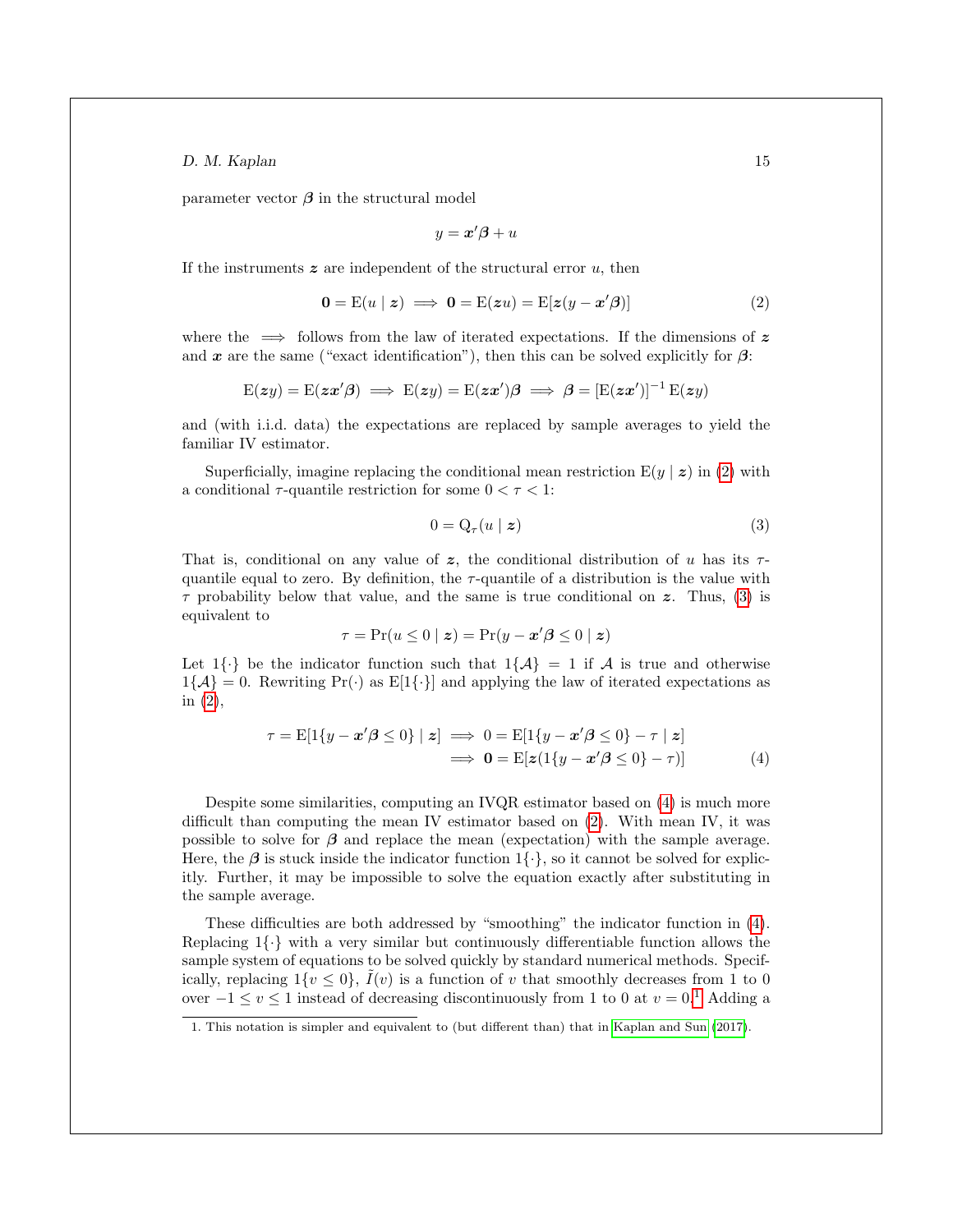$16$  siv $\boldsymbol{q}$ r siv $\boldsymbol{q}$ r siv $\boldsymbol{q}$ r siv $\boldsymbol{q}$ r siv $\boldsymbol{q}$ r siv $\boldsymbol{q}$ r siv $\boldsymbol{q}$ r siv $\boldsymbol{q}$ r siv $\boldsymbol{q}$ r siv $\boldsymbol{q}$ r siv $\boldsymbol{q}$ r siv $\boldsymbol{q}$ r siv $\boldsymbol{q}$ r siv $\boldsymbol{q}$ r siv $\boldsymbol{q}$ r siv $\boldsymbol{q}$ r siv $\boldsymbol{$ 

bandwidth h allows  $\tilde{I}(v/h)$  to decrease more steeply over  $-h \le v \le h$ . The estimator  $\hat{\beta}$  solves the "smoothed estimating equations" (or "smoothed moment conditions")

<span id="page-15-1"></span>
$$
\mathbf{0} = \frac{1}{n} \sum_{i=1}^{n} \mathbf{z}_i [\tilde{I}((y_i - \mathbf{x}_i'\hat{\boldsymbol{\beta}})/h) - \tau] \tag{5}
$$

As a bonus, this smoothing also improves estimation precision, as shown both theoret-ically and in simulations by [Kaplan and Sun](#page-23-0) [\(2017,](#page-23-0) §§5,7). Weights  $w_i$  can be inserted into [\(5\)](#page-15-1) as needed:

<span id="page-15-3"></span>
$$
\mathbf{0} = \frac{1}{n} \sum_{i=1}^{n} w_i \mathbf{z}_i [\tilde{I}((y_i - \mathbf{x}_i'\hat{\boldsymbol{\beta}})/h) - \tau] \tag{6}
$$

Specifically, sivqr uses a piecewise linear  $\tilde{I}(\cdot)$  that connects the smoothed IVQR estimator to other estimators. Instead of jumping down from 1 to 0 discontinuously,  $I(\cdot)$  has  $I(v) = 1$  for  $v \le -1$  and  $\tilde{I}(v) = 0$  for  $v \ge 1$ , but transitions linearly with  $I(v) = (1 - v)/2$  for  $-1 < v < 1$ . [Kaplan and Sun](#page-23-0) [\(2017,](#page-23-0) §2.2, p. 111) show how this choice produces the Winsorized mean estimator of the type in [Huber](#page-22-10) [\(1964,](#page-22-10) ex. (iii), p. 79) in the special case with  $\tau = 0.5$  and an intercept-only model  $(\mathbf{x} = \mathbf{z} = 1)$ . They also show (in Section 2.2) how using a very large amount of smoothing  $(h)$  turns the smoothed IVQR estimator into the usual (mean) IV estimator, with an adjusted intercept. Intuitively, if h is large enough that every observation is smoothed, then  $I(\cdot)$ is a linear function of the residuals  $y_i - x'_i\hat{\beta}$ , just as in the mean IV moment conditions; if  $\tau \neq 0.5$ , then the intercept is different, but the slope estimates are identical to the IV slope estimates for any  $\tau$ . Of course, in practice h is small, but this shows that the worst-case effect of choosing h too large is that you simply get the usual IV slope estimates.

If there are more instruments than parameters (overidentification), then a different z is used in [\(5\)](#page-15-1). Specifically, it is replaced by the linear projection of the regressor vector x onto the instruments z, which has the same dimension as x and thus  $\beta$ . This linear projection is motivated by the two-stage least squares estimator, which can also be written as the mean IV estimator when replacing  $z$  with the linear projection of x onto z. Although theoretically more efficient estimators may exist, this estimator remains consistent, reliable, and fast to compute regardless of the degree of overidentification.

## <span id="page-15-0"></span>5.3 Identification

It remains to motivate the conditional quantile restriction in [\(3\)](#page-14-1) from a causal model, as originally done by [Chernozhukov and Hansen](#page-22-0) [\(2005\)](#page-22-0).<sup>[2](#page-15-2)</sup> Instead of assuming every individual (or firm, or school, etc.) has the same coefficients  $\beta$ , imagine each individual has their own coefficient vector **b**. This is a "random coefficient" model, meaning **b** can differ by individual the same way that  $y, x$ , and  $z$  do:

 $y = x'b$ 

<span id="page-15-2"></span><sup>2.</sup> See also Chapter 6 of [Kaplan](#page-22-11) [\(2020\)](#page-22-11) for an introductory discussion.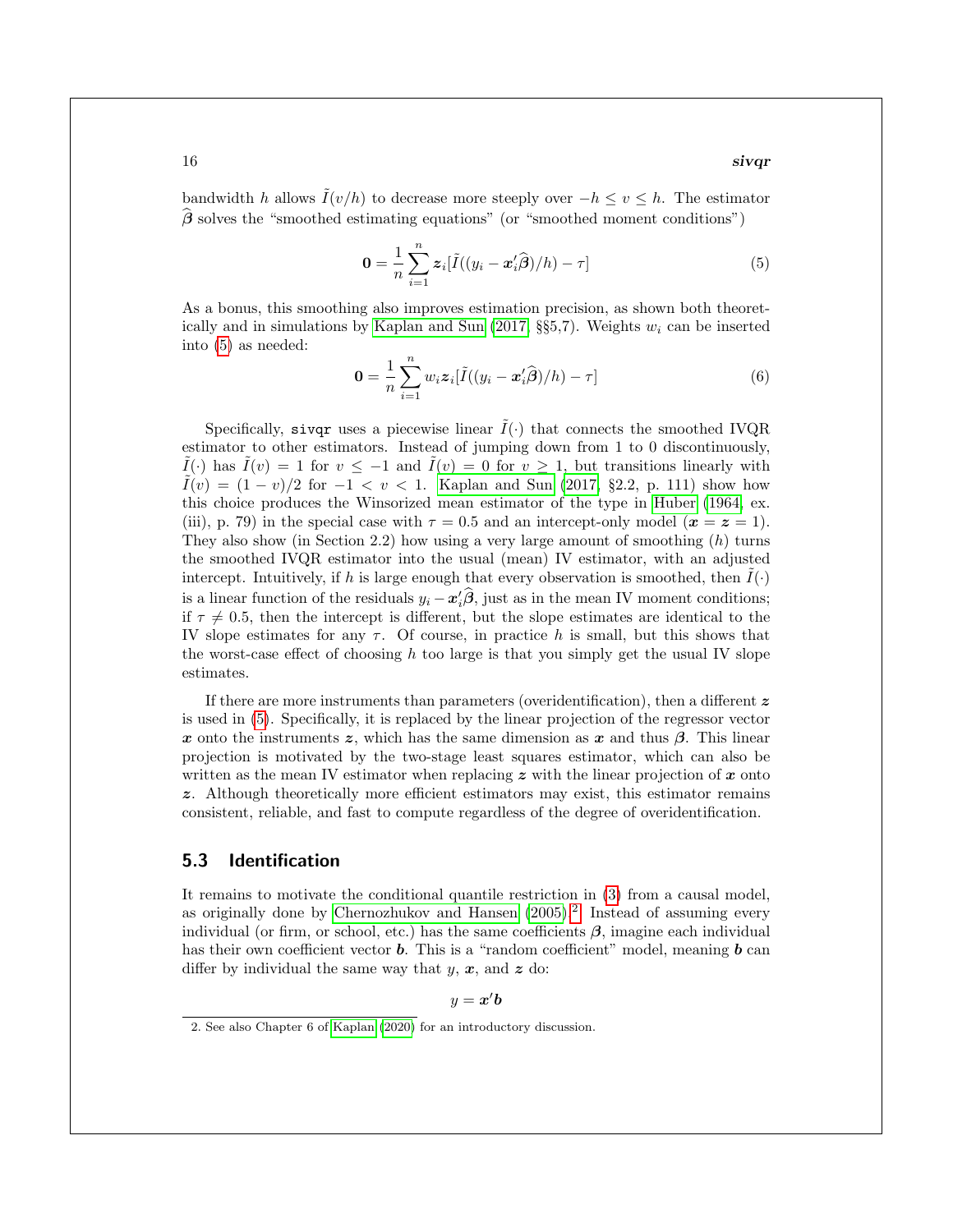An additional error term would be redundant; for example, if  $y = b_0 + b_1x + v$ , then the random intercept can simply absorb v to become  $b_0 + v$ . To make the model more tractable empirically, imagine  $\boldsymbol{b}$  can be written as a deterministic (but unknown) vectorvalued function  $\beta(\cdot)$  applied to a scalar unobserved u:

<span id="page-16-1"></span>
$$
y = \mathbf{x}'\boldsymbol{\beta}(u) \tag{7}
$$

Assuming  $u$  is continuous, it can be normalized to have a Unif $(0, 1)$  distribution (uniformly distributed between 0 and 1): any transformation is simply absorbed into  $\beta(\cdot)$ . Assume a "monotonicity" property that given any value of  $x, x'\beta(u)$  is an increasing function of  $u$ , and like before assume the instruments are independent of  $u$ . Then,

$$
\Pr(y \le x'\beta(\tau) \mid z) = \Pr(x'\beta(u) \le x'\beta(\tau) \mid z) \qquad \text{by (7)}
$$
\n
$$
= \Pr(u \le \tau \mid z) \qquad \text{by monotonicity}
$$
\n
$$
= \Pr(u \le \tau) \qquad \text{by } u \perp z
$$
\n
$$
= \tau \qquad \text{by } u \sim \text{Unif}(0, 1)
$$

That is, for any  $u = \tau$ ,  $\beta(\tau)$  is identified by the conditional quantile restriction from [\(3\)](#page-14-1), which can be estimated by the siver command using [\(5\)](#page-15-1). Given  $\tau$ , the function  $q_{\tau}(\boldsymbol{x}) = \boldsymbol{x}'\boldsymbol{\beta}(\tau)$  is also the  $\tau$ -quantile structural function introduced by [Imbens and](#page-22-9) [Newey](#page-22-9) [\(2009,](#page-22-9) §3.1).

#### <span id="page-16-0"></span>5.4 Plug-in bandwidth

This section only applies to the plug-in bandwidth, specified by a negative value for the bandwidth option of the sivqr command; if instead the user-specified bandwidth is non-negative, then none of the following applies.

[Kaplan and Sun](#page-23-0) [\(2017,](#page-23-0) prop. 2, p. 117) provide a theoretical "optimal" smoothing bandwidth. Specifically, it minimizes the asymptotic mean squared error of the smoothed estimating equations (moment conditions) themselves. It also minimizes the asymptotic mean squared error of a particular linear combination of the estimated coefficients, although it does not do so for every possible linear combination; see section 5 of [Kaplan and Sun](#page-23-0) [\(2017\)](#page-23-0).

A plug-in (data-dependent) version of the optimal bandwidth from [Kaplan and Sun](#page-23-0)  $(2017)$  is implemented in sivqr as follows. First, as in their proposition 2, the bandwidth is simplified by assuming  $v \equiv y - x'\beta(\tau)$  is independent of the full vector of instruments. Second, the smoothed indicator function is piecewise linear, as mentioned in section [5.2.](#page-13-2) In the notation of [Kaplan and Sun](#page-23-0) [\(2017\)](#page-23-0),

<span id="page-16-2"></span>
$$
G(v) = \max\{0, \min\{1, (v+1)/2\}\}\tag{8}
$$

Third, the smallest amount of underlying smoothness in the data-generating process is assumed,  $r = 2$  (see [Kaplan and Sun 2017,](#page-23-0) ass. 3).

With the chosen  $G(\cdot)$  in [\(8\)](#page-16-2) and  $r = 2$ , simplifying the optimal bandwidth  $h^*$  from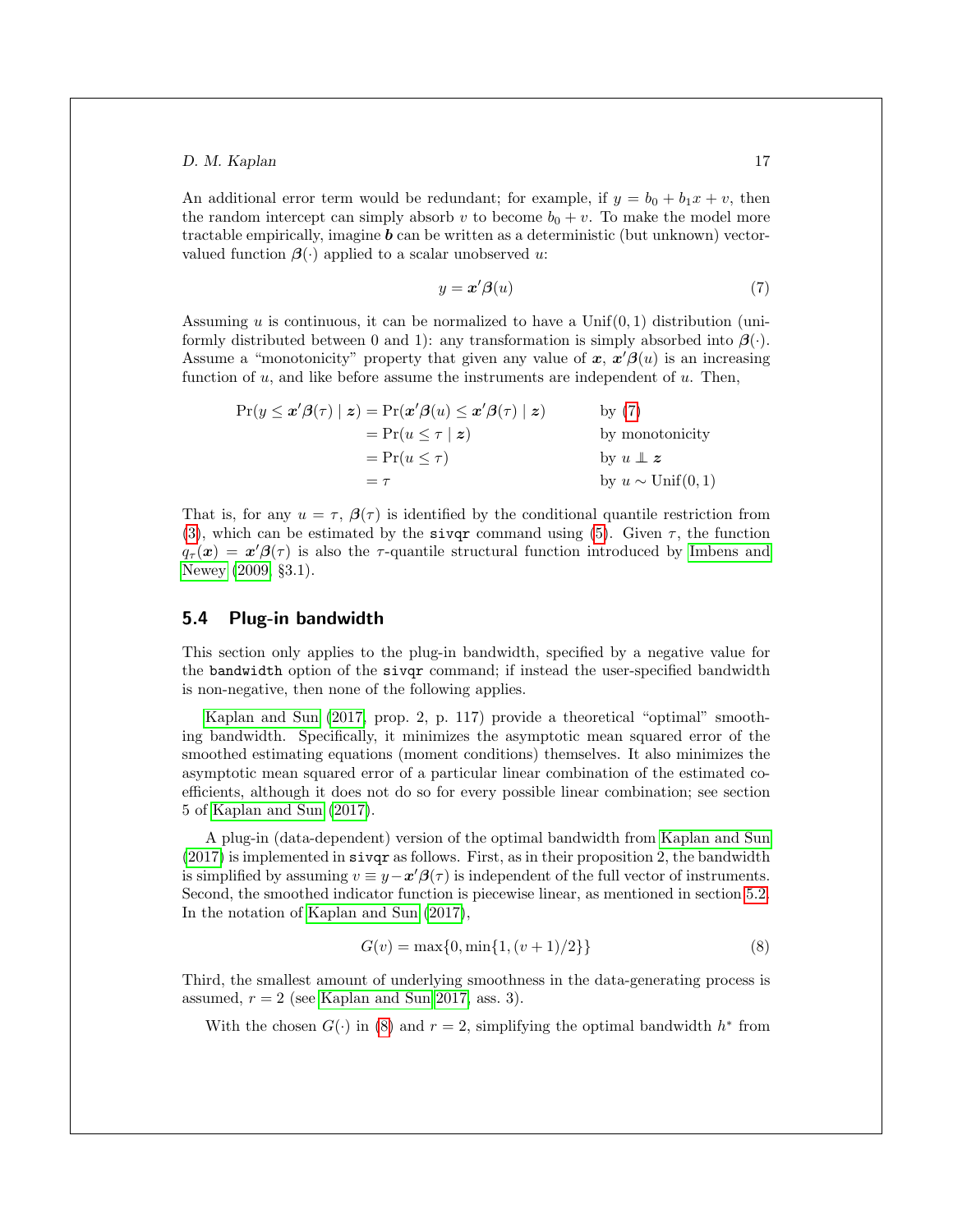$18$  siv $\boldsymbol{q}$ r siv $\boldsymbol{q}$ r siv $\boldsymbol{q}$ r siv $\boldsymbol{q}$ r siv $\boldsymbol{q}$ r siv $\boldsymbol{q}$ r siv $\boldsymbol{q}$ r siv $\boldsymbol{q}$ r siv $\boldsymbol{q}$ r siv $\boldsymbol{q}$ r siv $\boldsymbol{q}$ r siv $\boldsymbol{q}$ r siv $\boldsymbol{q}$ r siv $\boldsymbol{q}$ r siv $\boldsymbol{q}$ r siv $\boldsymbol{q}$ r siv $\boldsymbol{$ 

propositon 2 of [Kaplan and Sun](#page-23-0) [\(2017\)](#page-23-0) with  $v \perp z$ ,

$$
1 - \int_{-1}^{1} [G(v)]^2 dv = 1 - \int_{-1}^{1} (v+1)^2 / 4 dv = 1/3
$$

$$
\left[ \int_{-1}^{1} G'(v) v^r dv \right]^2 = \left[ \int_{-1}^{1} v^2 / 2 dv \right]^2 = 1/9
$$

$$
h^* = \left( \frac{(r!)^2 \left[ 1 - \int_{-1}^{1} [G(v)]^2 dv \right] f_v(0) d}{2r \left[ \int_{-1}^{1} G'(v) v^r dv f_v^{(r-1)}(0) \right]^2 n} \right)^{1/(2r-1)}
$$

$$
= n^{-1/3} \left( d \frac{4(1/3) f_v(0)}{4(1/9) [f'_v(0)]^2} \right)^{1/3} = n^{-1/3} \left( 3df_v(0) / [f'_v(0)]^2 \right)^{1/3}
$$

where  $f_v(\cdot)$  is the probability density function of v and  $f''_v(\cdot)$  its second derivative, and d is the dimension (length) of  $\beta(\tau)$ .

The sivqr plug-in bandwidth is the minimum of a few different values. By taking the minimum (instead of average or maximum), mistakes tend to be in the direction of undersmoothing compared to the "optimal" smoothing that minimizes mean squared error. This results in lower bias (but higher variance) than is optimal, because smoothing reduces variance at the cost of increased bias. The minimum is taken among a nonparametrically estimated version of  $h^*$ , a Gaussian reference version, and the Silver-man rule of thumb bandwidth [\(Silverman 1986,](#page-23-6) §3.4.2) for estimating the density of  $v$ , as suggested by [Fernandes et al.](#page-22-12) [\(2020\)](#page-22-12) for non-IV smoothed QR. The former two are detailed further below.

After finally using the plug-in bandwidth to compute the smoothed IVQR estimator, the residuals  $\hat{v}_i$  are then recomputed from the new  $\beta(\tau)$ , leading to an updated plug-in bandwidth, and the resulting IVQR estimate is reported by sivqr.

#### Nonparametrically estimated bandwidth

One approach is to replace  $f_v(0)$  and  $f'_v(0)$  in  $h^*$  by nonparametric kernel estimates. Since v is unobserved, an initial estimate  $\beta(\tau)$  must be used to construct residuals

$$
\widehat{v}_i = y_i - \boldsymbol{x}_i' \widehat{\boldsymbol{\beta}}(\tau)
$$

<span id="page-17-0"></span>For  $f(0)$  (dropping the v subscript for now), given the  $\hat{v}_i$ , the usual kernel density mator is estimator is

$$
\frac{1}{ns} \sum_{i=1}^{n} K(-\widehat{v}_i/s)
$$
\n(9)

where s is the kernel bandwidth (not to be confused with the IVQR smoothing bandwidth h) and the kernel function  $K(\cdot)$  is chosen to be the Gaussian kernel. For s, a pointwise version of Silverman's rule of thumb [\(Silverman 1986,](#page-23-6) §3.4.2) is used because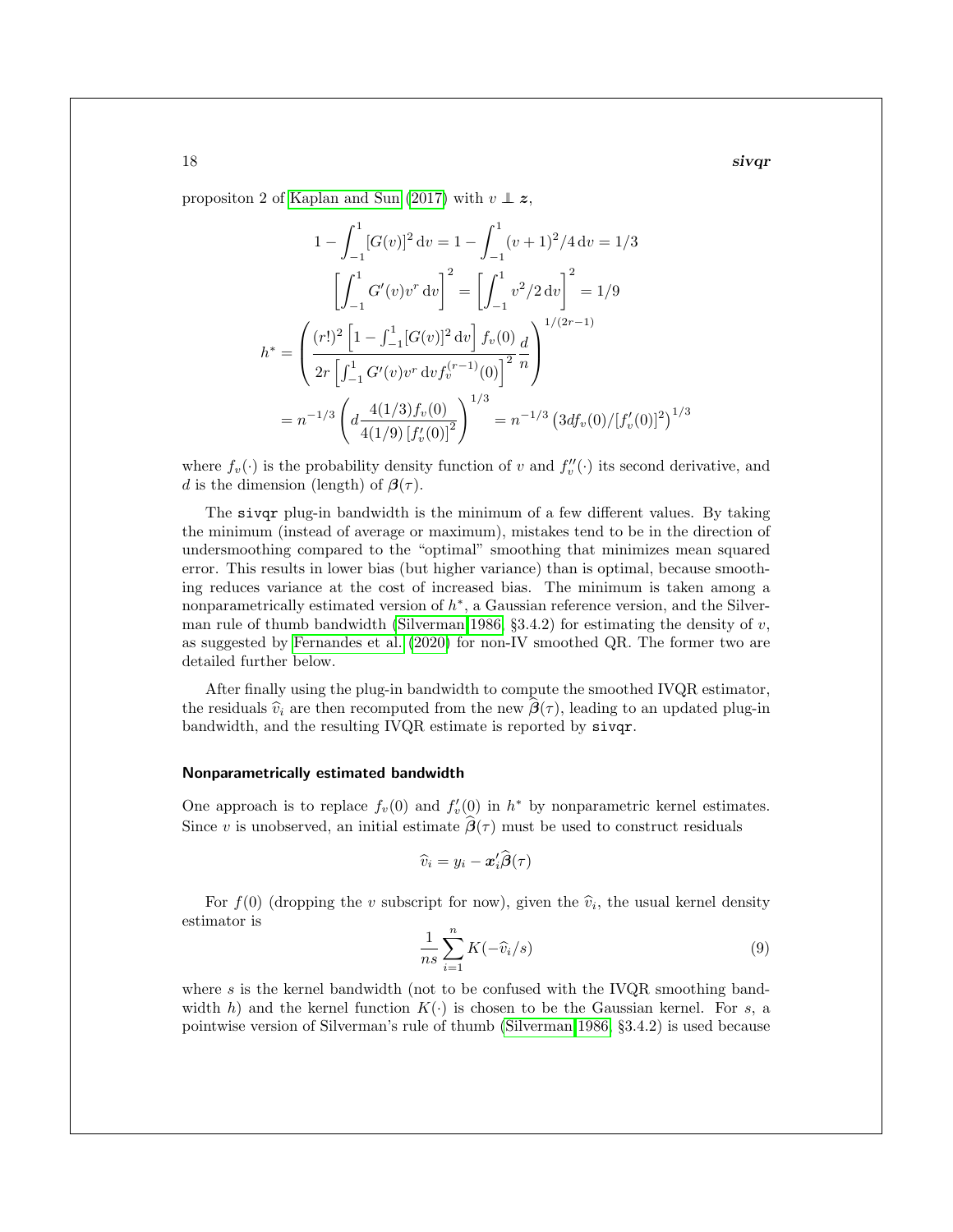interest is in  $f(0)$ , not the full function  $f(\cdot)$ , so it is better to minimize the pointwise mean squared error than the integrated mean squared error. The (asymptotic) pointwise mean squared error and optimal bandwidth can be found in [DasGupta](#page-22-13) [\(2008,](#page-22-13) Ch. 32, p. 536), for example:

$$
s^* = n^{-1/5} \left(\frac{f(0)}{\{f''(0)\}^2}\right)^{1/5} \left(\frac{\int_{\mathbb{R}} \{K(v)\}^2 dv}{\{\int_{\mathbb{R}} K(v)v^2 dv\}^2}\right)^{1/5}
$$

Following the Gaussian reference approach of [Silverman](#page-23-6) [\(1986,](#page-23-6) §3.4.2), assume  $f(\cdot)$ is the density of a N( $\mu$ , $\sigma^2$ ) distribution; that is,  $f(x) = \phi((x - \mu)/\sigma)/\sigma$ , and the corresponding cumulative distribution function is  $F(x) = \Phi((x - \mu)/\sigma)$ , where  $\phi(\cdot)$ and  $\Phi(\cdot)$  are respectively the density and distribution functions of the standard normal distribution. Given the restriction that the  $\tau$ -quantile of v is zero,

<span id="page-18-1"></span>
$$
\tau = \Phi((0 - \mu)/\sigma) \implies -\mu/\sigma = \Phi^{-1}(\tau)
$$

Thus, the density at zero is

$$
f(0) = \phi((0 - \mu)/\sigma)/\sigma = \phi(\Phi^{-1}(\tau))/\sigma
$$
\n(10)

Similarly, assuming normality allows us to express  $\hat{f}''(0)$  in terms of  $\hat{\sigma}$ . The second derivative of the  $N(\mu, \sigma^2)$  density evaluated at zero is<sup>[3](#page-18-0)</sup>

$$
f''(0) = f(0)\{(0 - \mu)^2/\sigma^4 - 1/\sigma^2\} = \overbrace{\phi(\Phi^{-1}(\tau))\sigma^{-1}}^{=f(0) \text{ by } (10)} \sigma^{-2}[\{\Phi^{-1}(\tau)\}^2 - 1]
$$
  
= 
$$
\sigma^{-3}\phi(\Phi^{-1}(\tau))[\{\Phi^{-1}(\tau)\}^2 - 1]
$$

Thus,

$$
\frac{f(0)}{\{f''(0)\}^2} = \frac{\phi(\Phi^{-1}(\tau))\sigma^{-1}}{\sigma^{-6}\{\phi(\Phi^{-1}(\tau))\}^2[\{\Phi^{-1}(\tau)\}^2 - 1]^2} = \frac{\sigma^5}{\{\phi(\Phi^{-1}(\tau))\}[\{\Phi^{-1}(\tau)\}^2 - 1]^2}
$$

Also, for the Gaussian kernel,  $4$ 

<span id="page-18-3"></span>
$$
\int_{\mathbb{R}} \{K(v)\}^2 dv = \frac{1}{2\pi} \int_{\mathbb{R}} \exp(-v^2) dv = 1/(2\sqrt{\pi}),
$$
\n
$$
\int_{\mathbb{R}} K(v)v^2 dv = 1
$$
\n(11)

<span id="page-18-0"></span>3. D[PDF[NormalDistribution[\[Mu], \[Sigma]], x], {x,2}] at http://www.wolframalpha.com for example; then plug in  $x = 0$  and  $-\mu/\sigma = \Phi^{-1}(\tau)$ .

<span id="page-18-2"></span>example; then plug in  $x = 0$  and  $-\mu/\sigma = \Psi$   $\tau(\tau)$ .<br>4. Unfortunately, the value in table 32.1 in [DasGupta](#page-22-13) [\(2008,](#page-22-13) p. 537) is incorrectly stated as  $1/\sqrt{2\pi}$ .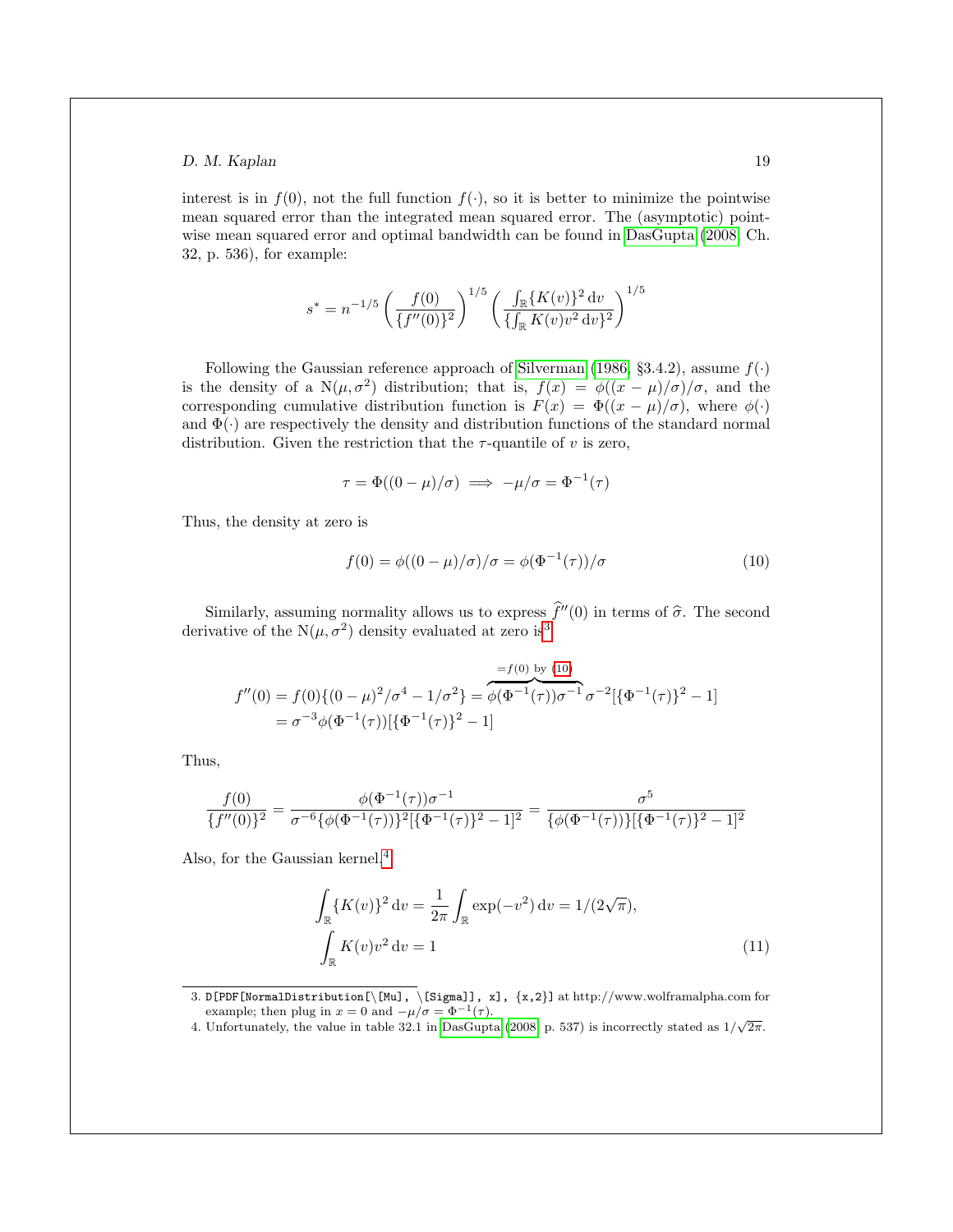$20$  siv $\boldsymbol{q}$ r siv $\boldsymbol{q}$ r siv $\boldsymbol{q}$ r siv $\boldsymbol{q}$ r siv $\boldsymbol{q}$ r siv $\boldsymbol{q}$ r siv $\boldsymbol{q}$ r siv $\boldsymbol{q}$ r siv $\boldsymbol{q}$ r siv $\boldsymbol{q}$ r siv $\boldsymbol{q}$ r siv $\boldsymbol{q}$ r siv $\boldsymbol{q}$ r siv $\boldsymbol{q}$ r siv $\boldsymbol{q}$ r siv $\boldsymbol{q}$ r siv $\boldsymbol{$ 

Finally, plugging everything into the formula for  $s^*$ ,

$$
s^* = n^{-1/5} \left( \frac{f(0)}{\{f''(0)\}^2} \right)^{1/5} \left( \frac{\int_{\mathbb{R}} \{K(v)\}^2 dv}{\{\int_{\mathbb{R}} K(v)v^2 dv\}^2} \right)^{1/5}
$$
  
=  $n^{-1/5} \sigma \left[ \phi(\Phi^{-1}(\tau)) [\{\Phi^{-1}(\tau)\}^2 - 1]^2 \right]^{-1/5} \left( \frac{1/(2\sqrt{\pi})}{1^2} \right)^{1/5}$   
= 0.776n<sup>-1/5</sup>  $\sigma \left[ \phi(\Phi^{-1}(\tau)) [\{\Phi^{-1}(\tau)\}^2 - 1]^2 \right]^{-1/5}$ 

Following [Silverman](#page-23-6) [\(1986,](#page-23-6) eq. (3.30)), to get a feasible bandwidth  $\hat{s}$ , the unknown  $\sigma$  is replaced by either the sample standard deviation of the  $\hat{v}_i$  or their sample interquartile range divided by 1.349 (the standard normal interquartile range), whichever is smaller. This  $\hat{s}$  is then used to compute  $\hat{f}_v(0)$  using [\(9\)](#page-17-0).

<span id="page-19-2"></span>For the density derivative  $f'_{v}(0)$  (here simply  $f'(0)$ ), the approach is the same: use a nonparametric kernel estimator with a Silverman-type bandwidth. The usual estimator is

$$
\frac{1}{nb^2} \sum_{i=1}^n K'(-\widehat{v}_i/b) \tag{12}
$$

where now b is the bandwidth (to avoid confusion with h and s). The asymptotic mean squared error for this estimator at the point zero is from [Wand and Jones](#page-23-7)  $(1994)$ ,<sup>[5](#page-19-0)</sup>

$$
n^{-1}b^{-3}f(0)\int_{\mathbb{R}} \{K'(v)\}^2 dv + (1/4)b^4\{f'''(0)\}^2 \left\{\int_{\mathbb{R}} K(v)v^2 dv\right\}^2
$$

where  $\int_{\mathbb{R}} K(v)v^2 dv = 1$  as in [\(11\)](#page-18-3). Solving the first-order condition (setting the derivative with respect to b equal to zero), this leads to the optimal bandwidth

$$
b^* = n^{-1/7} \left( \frac{3f(0) \int_{\mathbb{R}} \{K'(v)\}^2 dv}{\{f'''(0)\}^2} \right)^{1/7}
$$

Plugging in the standard normal density for  $K(\cdot)$ ,

$$
\int_{\mathbb{R}} \left\{ K'(v) \right\}^2 \mathrm{d}v = 1/(4\sqrt{\pi})
$$

Plugging in  $f(0)$  from [\(10\)](#page-18-1) and<sup>[6](#page-19-1)</sup>

$$
f'''(0) = \sigma^{-3} f(0) \Phi^{-1}(\tau) \left[ 3 - {\Phi^{-1}(\tau)}^2 \right]
$$

<span id="page-19-0"></span><sup>5.</sup> Unfortunately, their (2.34) in section 2.12 has a typo, but the correct version of (2.34) can be derived from the bias and variance expressions in their exercise 2.6(a) on pages 52–53.

<span id="page-19-1"></span><sup>6.</sup> D[PDF[NormalDistribution[\[Mu], \[Sigma]], x], {x,3}] at http://www.wolframalpha.com for example; then plug in  $x = 0$  and  $-\mu/\sigma = \Phi^{-1}(\tau)$ .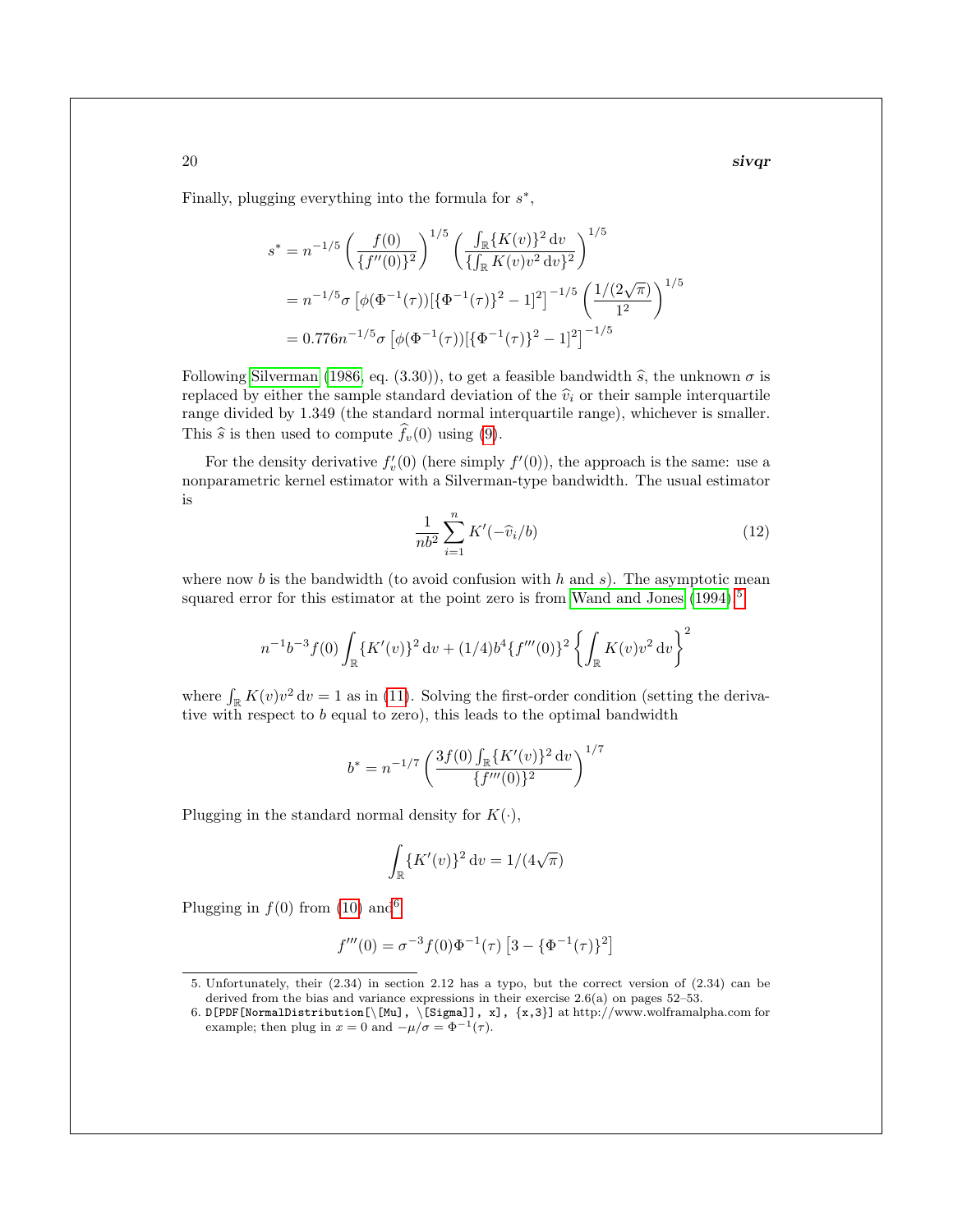yields

$$
b^* = n^{-1/7} \left( \frac{3f(0)/(4\sqrt{\pi})}{\sigma^{-6} \{f(0)\}^2 \{\Phi^{-1}(\tau)\}^2 \left[3 - \{\Phi^{-1}(\tau)\}^2\right]^2} \right)^{1/7}
$$
  
=  $n^{-1/7} \left( \frac{3/(4\sqrt{\pi})}{\sigma^{-6} \sigma^{-1} \phi(\Phi^{-1}(\tau)) \{\Phi^{-1}(\tau)\}^2 \left[3 - \{\Phi^{-1}(\tau)\}^2\right]^2} \right)^{1/7}$   
=  $n^{-1/7} \sigma \left( \frac{0.423}{\phi(\Phi^{-1}(\tau)) \{\Phi^{-1}(\tau)\}^2 \left[3 - \{\Phi^{-1}(\tau)\}^2\right]^2} \right)^{1/7}$ 

Again, to get a feasible bandwidth  $\hat{b}$ ,  $\sigma$  is replaced by the sample standard deviation or interquartile range divided by 1.349, whichever is smaller. This  $\hat{b}$  is then used to compute  $\hat{f}'_v(0)$  using [\(12\)](#page-19-2).

Finally,  $\hat{f}_v(0)$  and  $\hat{f}_v'(0)$  are plugged into the expression for  $h^*$  to get the feasible plug-in bandwidth  $\hat{h}$ .

#### Gaussian reference bandwidth

Here, the Gaussian reference approach is used directly for  $h^*$ , to simplify the density and density derivative of v.

From [\(10\)](#page-18-1), assuming normality of v yields  $f(0) = \sigma^{-1} \phi(\Phi^{-1}(\tau))$ .

Assuming normality, the first derivative of the density of  $v$  evaluated at zero is<sup>[7](#page-20-1)</sup>

$$
f'(0) = -\sigma^{-1}(-\mu/\sigma)f(0)
$$

$$
f(0)/\{f'(0)\}^2 = \frac{1}{\sigma^{-2}\{\Phi^{-1}(\tau)\}^2\sigma^{-1}\phi(\Phi^{-1}(\tau))} = \frac{\sigma^3}{\{\Phi^{-1}(\tau)\}^2\phi(\Phi^{-1}(\tau))}
$$

Plugging this into the expression for  $h^*$  yields

$$
h^* = n^{-1/3} \sigma \left(\frac{3d}{\{\Phi^{-1}(\tau)\}^2 \phi(\Phi^{-1}(\tau))}\right)^{1/3}
$$

and as usual  $\sigma$  is replaced by the smaller of the sample standard deviation of the  $\hat{v}_i$  or the sample interquartile range of the  $\hat{v}_i$  divided by 1.349.

## <span id="page-20-0"></span>5.5 Bayesian bootstrap

Standard errors are computed by Bayesian bootstrap [\(Rubin 1981\)](#page-23-8), assuming i.i.d. sampling. (With non-i.i.d. sampling, bootstrap can be used; see [R] bootstrap.) This is a

<span id="page-20-1"></span><sup>7.</sup> D[PDF[NormalDistribution[\[Mu], \[Sigma]], x], {x,1}] at http://www.wolframalpha.com for example; then plug in  $x = 0$  and  $-\mu/\sigma = \Phi^{-1}(\tau)$ .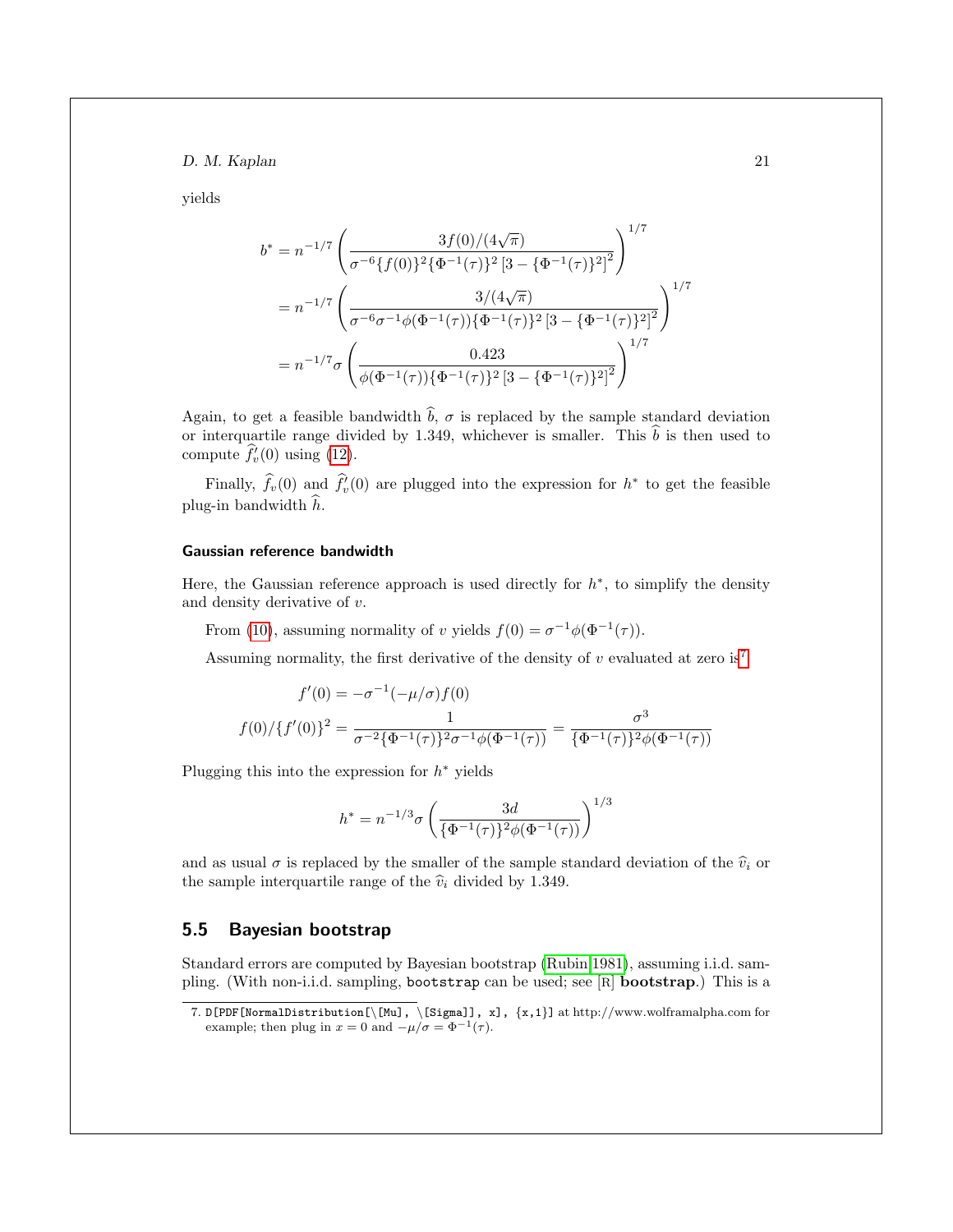#### $22$  sivqr

particular type of frequentist exchangeable bootstrap (for example, [van der Vaart and](#page-23-9) [Wellner 1996,](#page-23-9) ex. 3.6.9, p. 354) that also has a nonparametric Bayesian interpretation (for example, [Chamberlain and Imbens 2003,](#page-21-4) who advocate for Bayesian bootstrap and show IV and QR applications). In each replication, weights are set as  $w_i = \xi_i/\overline{\xi}$  where the  $\xi_i$  are i.i.d. standard exponential random variables and  $\overline{\xi}$  is their average; equivalently, the vector  $(w_1, \ldots, w_n)/n$  follows a Dirichlet distribution with every parameter equal to one. Using these  $w_i$ , the estimator is computed by solving  $(6)$ . This is repeated many times; the reported standard error is the standard deviation of the different  $\beta$ .

## 6 Conclusion

The sivqr command offers smoothed estimation of the instrumental variables quantile regression model of [Chernozhukov and Hansen](#page-22-0) [\(2005\)](#page-22-0). The smoothing improves computation and accuracy, helping sivqr to overcome several limitations of ivqreg and ivqreg2, while complementing commands for alternative quantile models with endogeneity (cqiv and ivqte). The sivqr command can help Stata users reliably estimate heterogeneous effects across a variety of settings and datasets.

## 7 Acknowledgements

There would be no sivqr Stata command without the work of Yixiao Sun on [Kaplan](#page-23-0) [and Sun](#page-23-0) [\(2017\)](#page-23-0). Thanks to Xin Liu for research assistance.

## 8 References

- <span id="page-21-4"></span>Chamberlain, G., and G. W. Imbens. 2003. Nonparametric Applications of Bayesian Inference. Journal of Business & Economic Statistics 21(1): 12–18. https://www.jstor.org/stable/1392346.
- <span id="page-21-0"></span>Cheng, X., Z. Liao, and R. Shi. 2019. On Uniform Asymptotic Risk of Averaging GMM Estimators. Quantitative Economics 10(3): 931–979. https://doi.org/10.3982/QE711.
- <span id="page-21-1"></span>Chernozhukov, V., I. Fernández-Val, S. Han, and A. Kowalski. 2019. Censored quantile instrumental-variable estimation with Stata. Stata Journal 19(4): 768–781. https://doi.org/10.1177/1536867X19893615.
- <span id="page-21-2"></span>Chernozhukov, V., I. Fernández-Val, and A. E. Kowalski. 2015. Quantile regression with censoring and endogeneity. Journal of Econometrics 186(1): 201–221. https://doi.org/10.1016/j.jeconom.2014.06.017.
- <span id="page-21-3"></span>Chernozhukov, V., and C. Hansen. 2004. The Effects of 401(k) Participation on the Wealth Distribution: An Instrumental Quantile Regression Analysis. Review of Economics and Statistics 86(3): 735–751. https://doi.org/10.1162/0034653041811734.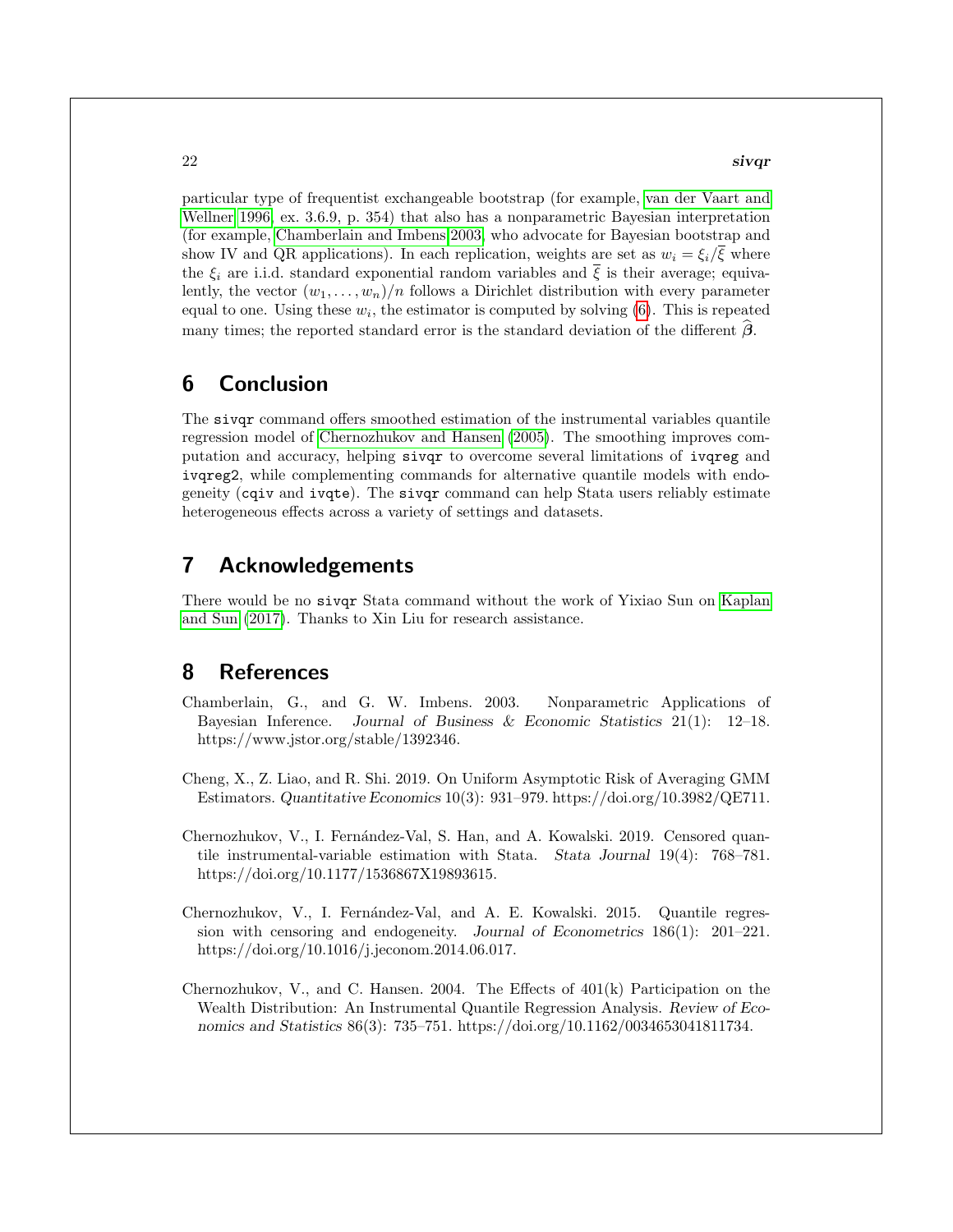<span id="page-22-0"></span>. 2005. An IV Model of Quantile Treatment Effects. Econometrica 73(1): 245– 261. https://www.jstor.org/stable/3598944.

<span id="page-22-1"></span>. 2006. Instrumental quantile regression inference for structural and treatment effect models. Journal of Econometrics 132(2): 491–525. https://doi.org/10.1016/j.jeconom.2005.02.009.

<span id="page-22-6"></span>. 2008. Instrumental Variable Quantile Regression: A Robust Inference Approach. Journal of Econometrics 142(1): 379–398.

- <span id="page-22-7"></span>Chernozhukov, V., C. Hansen, and M. Jansson. 2009. Finite sample inference for quantile regression models. Journal of Econometrics 152(2): 93–103. https://doi.org/10.1016/j.jeconom.2009.01.004.
- <span id="page-22-5"></span>Chernozhukov, V., C. Hansen, and K. Wüthrich. 2017. Instrumental Variable Quantile Regression. In Handbook of Quantile Regression, ed. R. Koenker, V. Chernozhukov, X. He, and L. Peng, chap. 9, 119–144. CRC/Chapman-Hall. https://www.routledgehandbooks.com/doi/10.1201/9781315120256.
- <span id="page-22-13"></span>DasGupta, A. 2008. Asymptotic Theory of Statistics and Probability. New York: Springer. https://doi.org/10.1007/978-0-387-75971-5.
- <span id="page-22-12"></span>Fernandes, M., E. Guerre, and E. Horta. 2020. Smoothing Quantile Regressions. Journal of Business & Economic Statistics XXX(XXX): XXX. https://doi.org/10.1080/07350015.2019.1660177.
- <span id="page-22-2"></span>Frölich, M., and B. Melly. 2010. Estimation of quantile treatment effects with Stata. Stata Journal 10(3): 423–457. https://www.statajournal.com/article.html?article=st0203.
	- . 2013. Unconditional quantile treatment effects under endogeneity. Journal of Business & Economic Statistics 31(3): 346–357.
- <span id="page-22-10"></span><span id="page-22-4"></span>Huber, P. J. 1964. Robust Estimation of a Location Parameter. Annals of Mathematical Statistics 35(1): 73–101. https://www.jstor.org/stable/2238020.
- <span id="page-22-3"></span>Imbens, G. W., and J. D. Angrist. 1994. Identification and Estimation of Local Average Treatment Effects. Econometrica 62(2): 467–475. https://www.jstor.org/stable/2951620.
- <span id="page-22-9"></span>Imbens, G. W., and W. K. Newey. 2009. Identification and Estimation of Triangular Simultaneous Equations Models Without Additivity. Econometrica 77(5): 1481–1512. https://www.jstor.org/stable/25621368.
- <span id="page-22-11"></span>Kaplan, D. M. 2020. Distributional and Nonparametric Econometrics. Textbook draft. https://faculty.missouri.edu/kaplandm/teach.html.
- <span id="page-22-8"></span>Kaplan, D. M., and X. Liu. 2021. k-class IV quantile regression. Working paper available at https://faculty.missouri.edu/kaplandm.